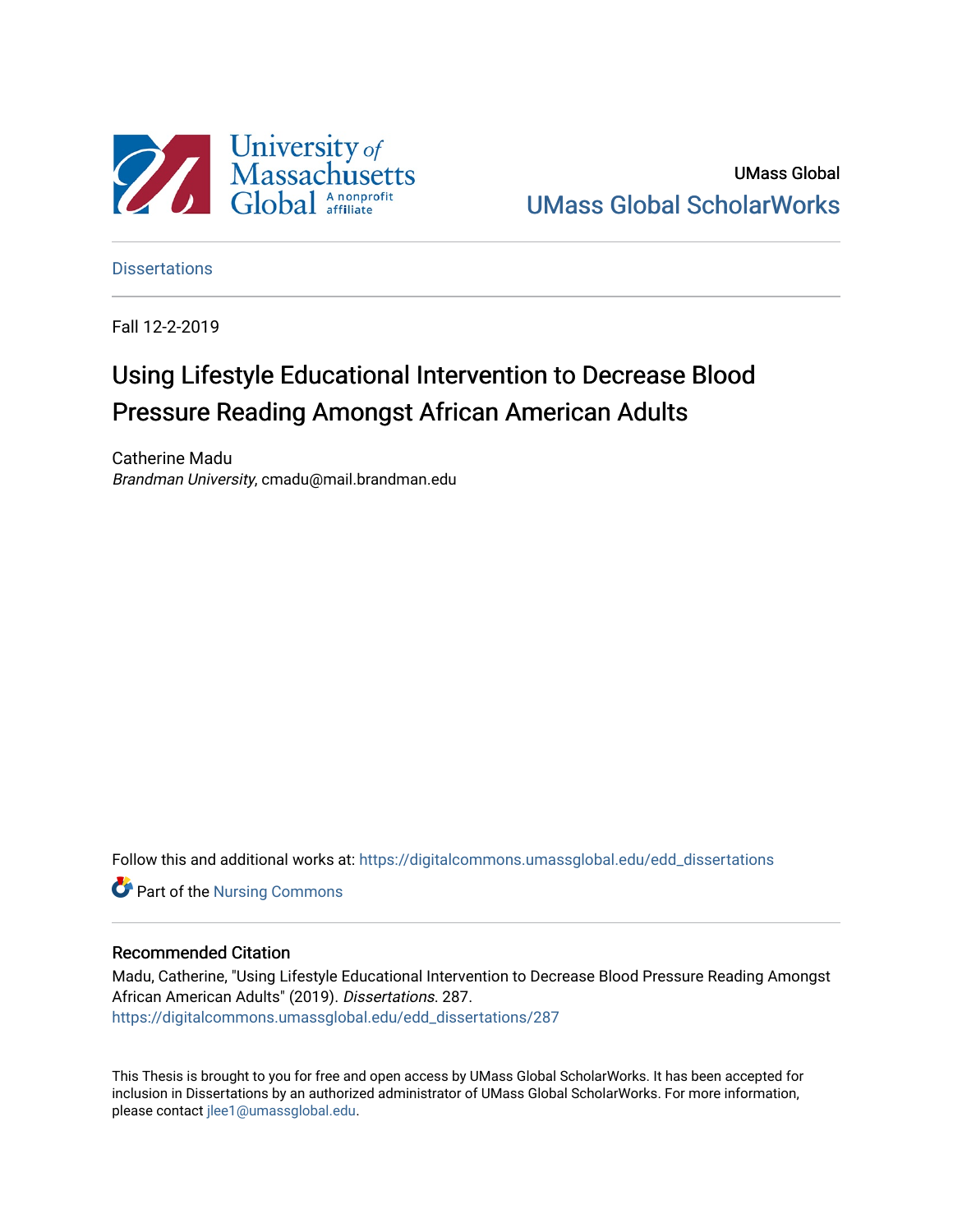## Using Lifestyle Educational Intervention to Decrease Blood Pressure Reading Amongst African

American Adults

A Clinical Scholarly Project by

Catherine A. Madu

Brandman University

Marybelle and S. Paul Musco School of Nursing and Health Professions

Irvine, California

Submitted in partial fulfillment of the requirements for the degree of

Doctor of Nursing Practice

December 2019

Committee in charge:

Jessica Hafford, DNP, APRN, AGACNP-BC, Chair

Bryan Webb, DNP, APRN, AGPCNP-BC, CNOR, Committee Member

Tyke Hanisch, DNP, APRN, FNP-C, Dean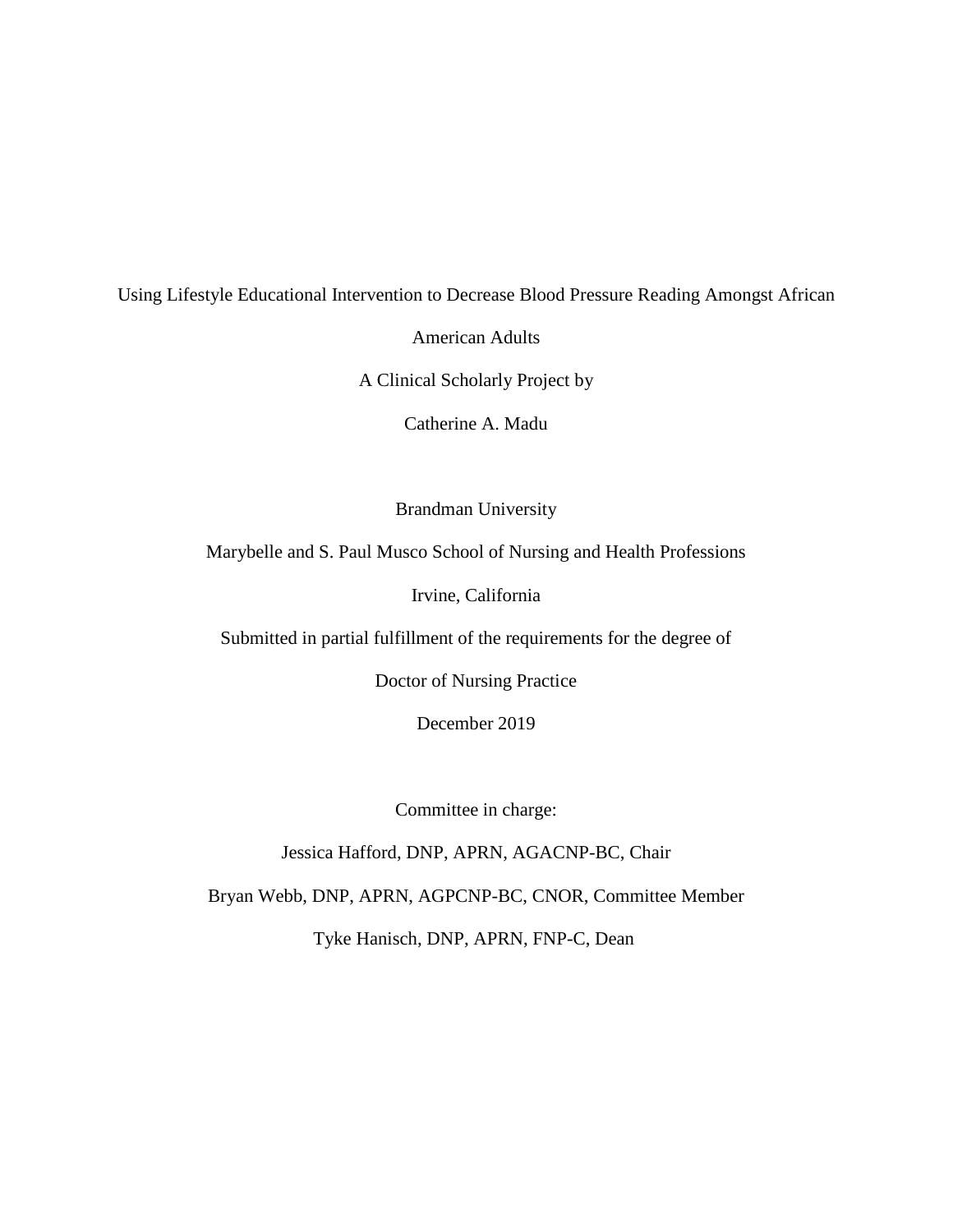## The Clinical Scholarly Project of Catherine A. Madu is approved.

Digitally signed by Jessica<br>
Jessica Hafford Date: 2019.12.11 14:01:57<br>-05'00'

Jessica Hafford, DNP, APRN, AGACNP-BC, Chair

AT HIY, AUT CIVE DECADED AND RELATED AND RELATED AND RELATED AND RELATED AND RELATED AND RELATED AND RELATED AND RELATED AND RELATED AND RELATED AND RELATED AND RELATED AND RELATED AND RELATED AND RELATED AND RELATED AND R Bryan Webb, DNP, APRN, AGPCNP-BC Digitally signed by Bryan Webb, DNP, APRN, AGPCNP-BC Date: 2019.12.11 15:11:26 -05'00'

Bryan Webb, DNP, APRN, AGPCNP-BC, CNOR, Committee Member

 $Dr. Tyke Hanksch  $\frac{p_{\text{global}}}{p_{\text{total}}}$$ 

Tyke Hanisch, DNP, APRN, FNP-C, Dean

November 2019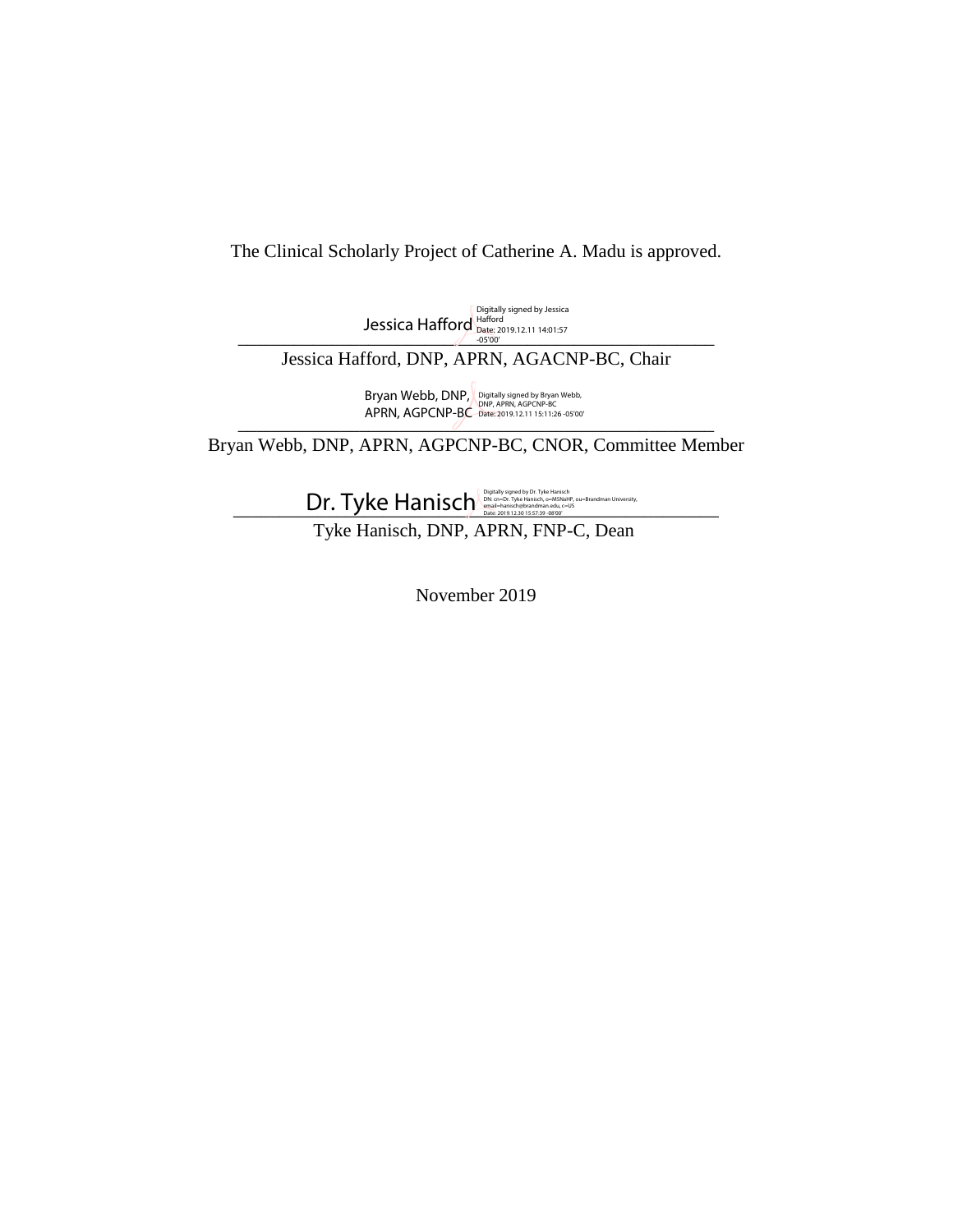## Using Lifestyle Educational Intervention to Decrease Blood Pressure Amongst African

American Adults

Copyright © 2019

by Catherine A. Madu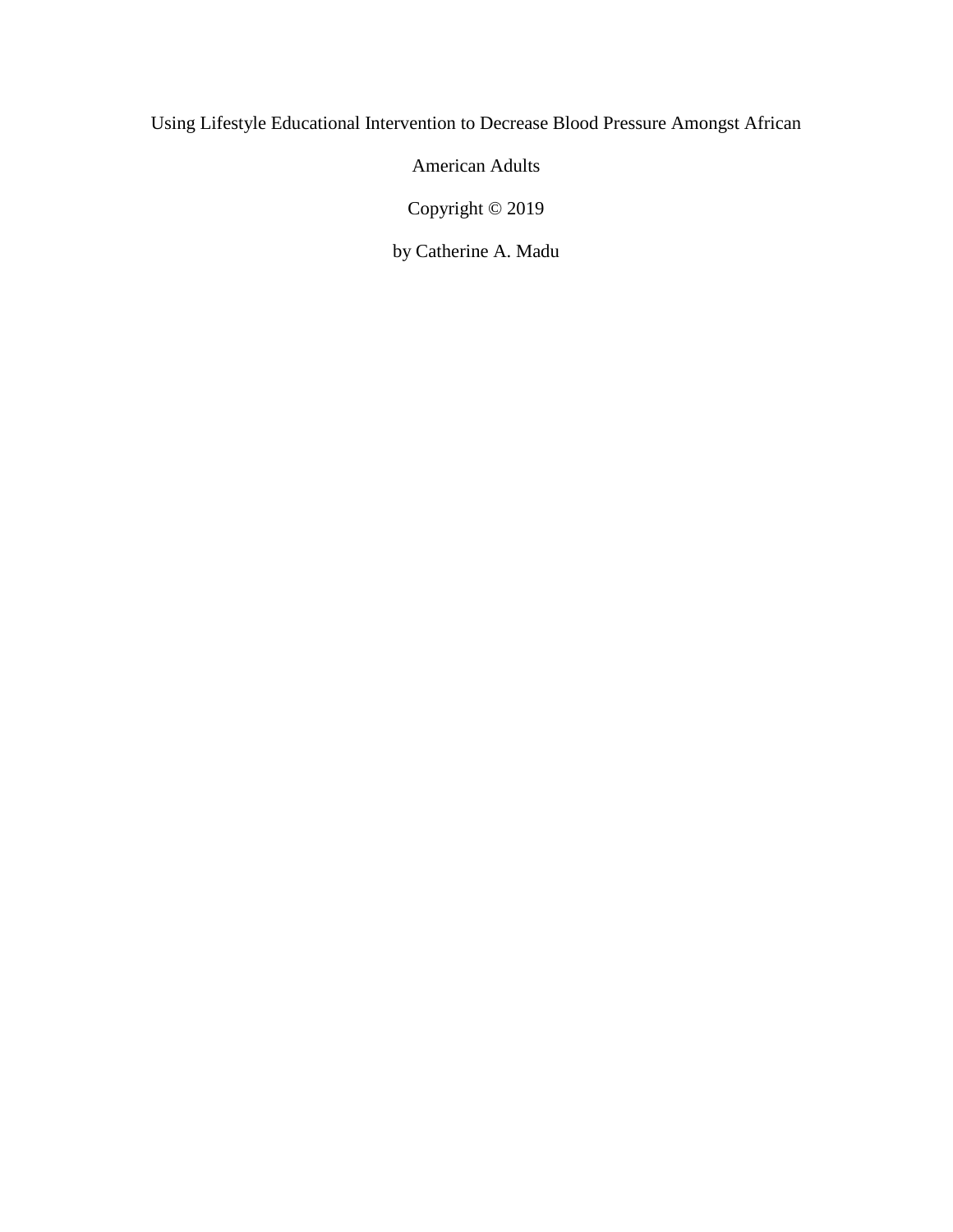### ACKNOWLEDGEMENTS

I would begin by acknowledging and praising God Almighty for seeing me through the DNP journey. I appreciate my husband of almost 25 years for his immense support. He was there for me whenever I needed someone to complain to about all the stress that I was going through. He always had many kind and inspirational words that helped to propel me through this journey. Next, I would like to thank our three sons who were constantly encouraging me and telling me that I was near the finish line even when I was only half way through the program. My parents also played a huge role in my success story as they often stopped by and helped to prepare dinner that would last for several days and weeks. They may never understand how much that meant to me. Finally, I thank my chair, Dr. Hafford for her hard work, patience and contribution to my success.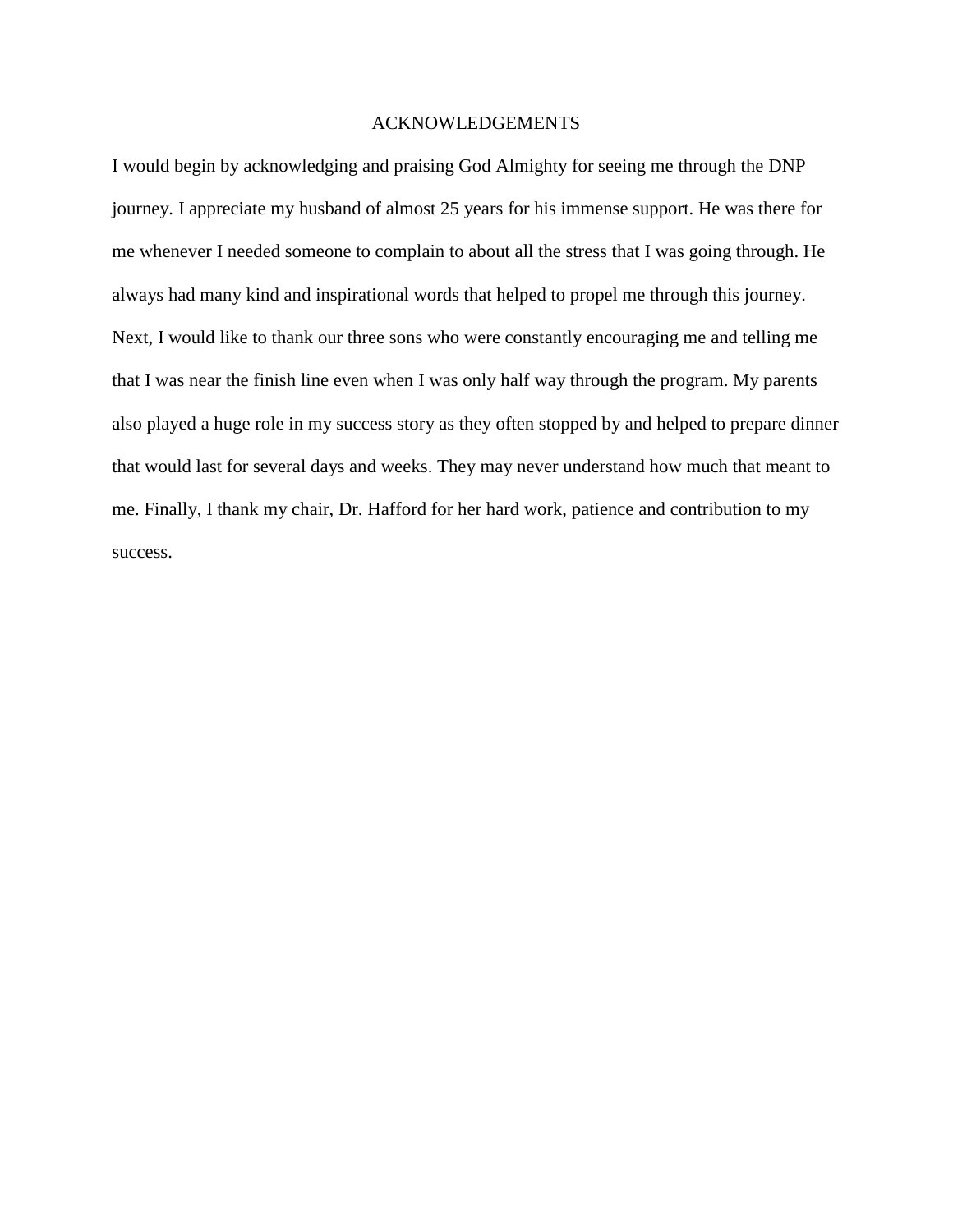#### ABSTRACT

## Using Lifestyle Educational Intervention to Decrease Blood Pressure Reading Amongst African American Adults

#### by Catherine A. Madu

Hypertension or high blood pressure is a global epidemic and a major public health challenge in the United States. Hypertension increases the risk for cardiovascular disease, stroke and renal failure. The disease disproportionately affects African Americans (AAs) and is a leading cause of morbidity and mortality in this ethnic group. Effective management of hypertension decreases complications from the disease. The purpose of the clinical scholarly project (CSP) was to decrease blood pressure readings amongst AA adults, ages 18 to 65 years old using educational intervention on lifestyle modifications. A convenience sampling of 20 AA ( $n = 20$ ) adult participants were drawn from the African Catholic Ministry (ACM) which is a subgroup within the Catholic Charismatic Center (CCC). The principal investigator (PI) used a patient educational brochure to teach participants about modifiable risk factors and healthy lifestyle behaviors aimed at decreasing blood participants' blood pressure readings within a 4-week period. Participants received a pre-intervention and post-intervention blood pressure checks. The findings of the project indicate that patient educational intervention on lifestyle was effective in significantly decreasing blood pressure readings among AAs with hypertension (*p* < .05). The limitations of the study include that participants were recruited through a convenience sampling and there was no random assignment in the project.

*Keywords*: Hypertension, patient educational intervention, lifestyle and African American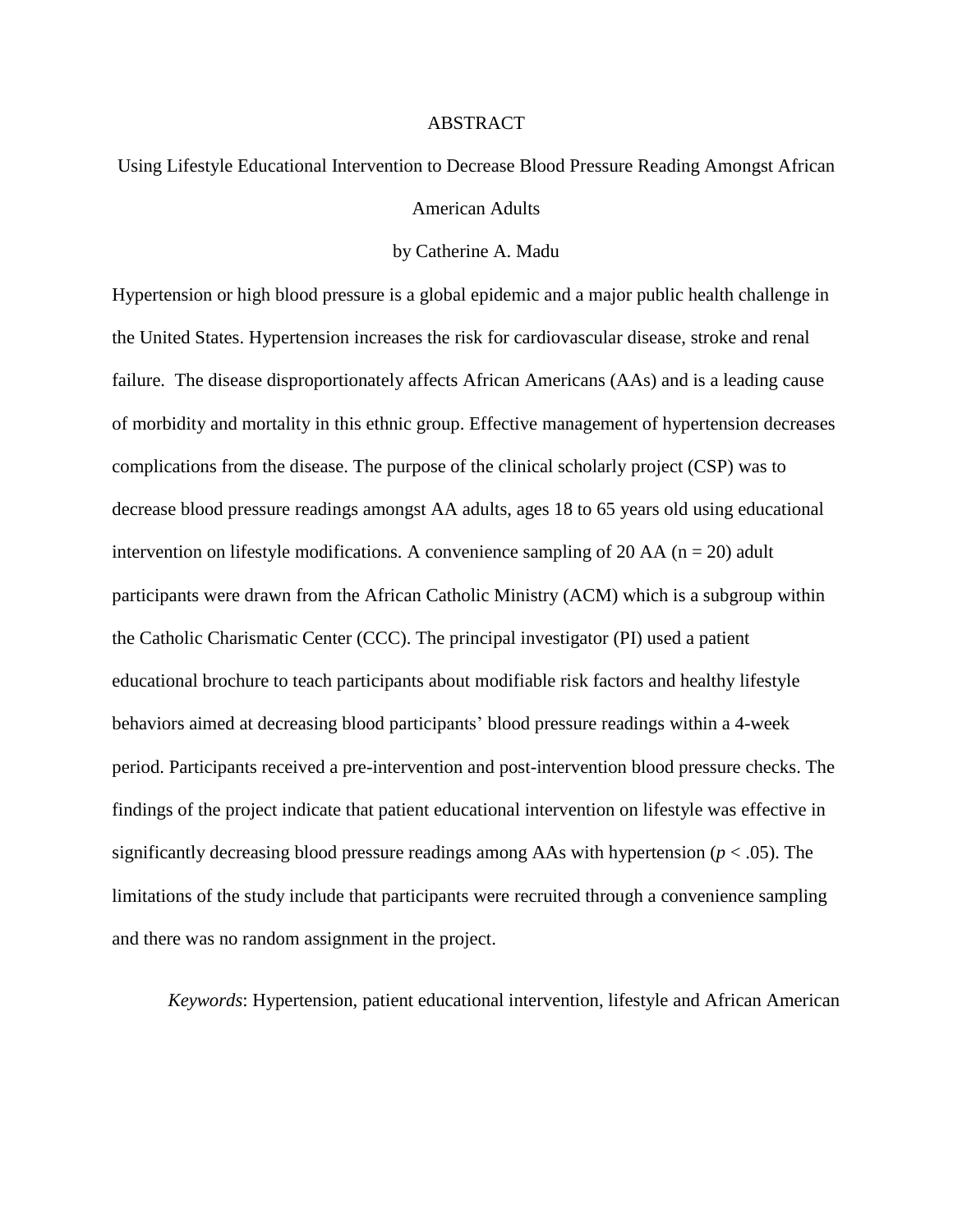## **Chapter 1 Chapter 1: Background and Significance**

#### **Overview of Hypertension Problem**

#### **Background and Significance**

Hypertension is the most commonly treated chronic disease affecting individuals seen in primary care settings. In the US alone, out of the 75 million people with hypertension, about 46% of them do not have their high BP under control (Centers for Disease Control and Prevention [CDC], 2017). Although hypertension is a global epidemic, the disease is more widespread among people of African ancestry in comparison with those of European descent (Fox et al, 2011). It disproportionately affects AAs when compared to other ethnic groups and is a major risk factor in the development of cardiovascular and renal diseases (Rigsby, 2011). In the United States alone, hypertension is the leading cause of coronary artery disease and stroke and AAs are more likely to experience increased mortality rates compared to other ethnic groups due to the rapid progression of cardiovascular disease, end-stage organ failure and stroke in this ethnic group (Gross et al., 2013).

According to Wang et al (2013), as many as 27 million people could have hypertension by 2030, if no further steps are taken to curb the disease, with incidence rates up nearly 10% since 2010. Hypertension is a silent killer which means that the disease does not give any warning signs and symptoms while increasing blood pressure may be damaging major organs in the body. AAs are more likely to develop blood pressure–related kidney failure, and are twice as likely to develop diabetes-related kidney failure than diabetics of other racial and ethnic groups (Gourdine, 2011). Young African Americans between the ages of thirty-five to fifty-four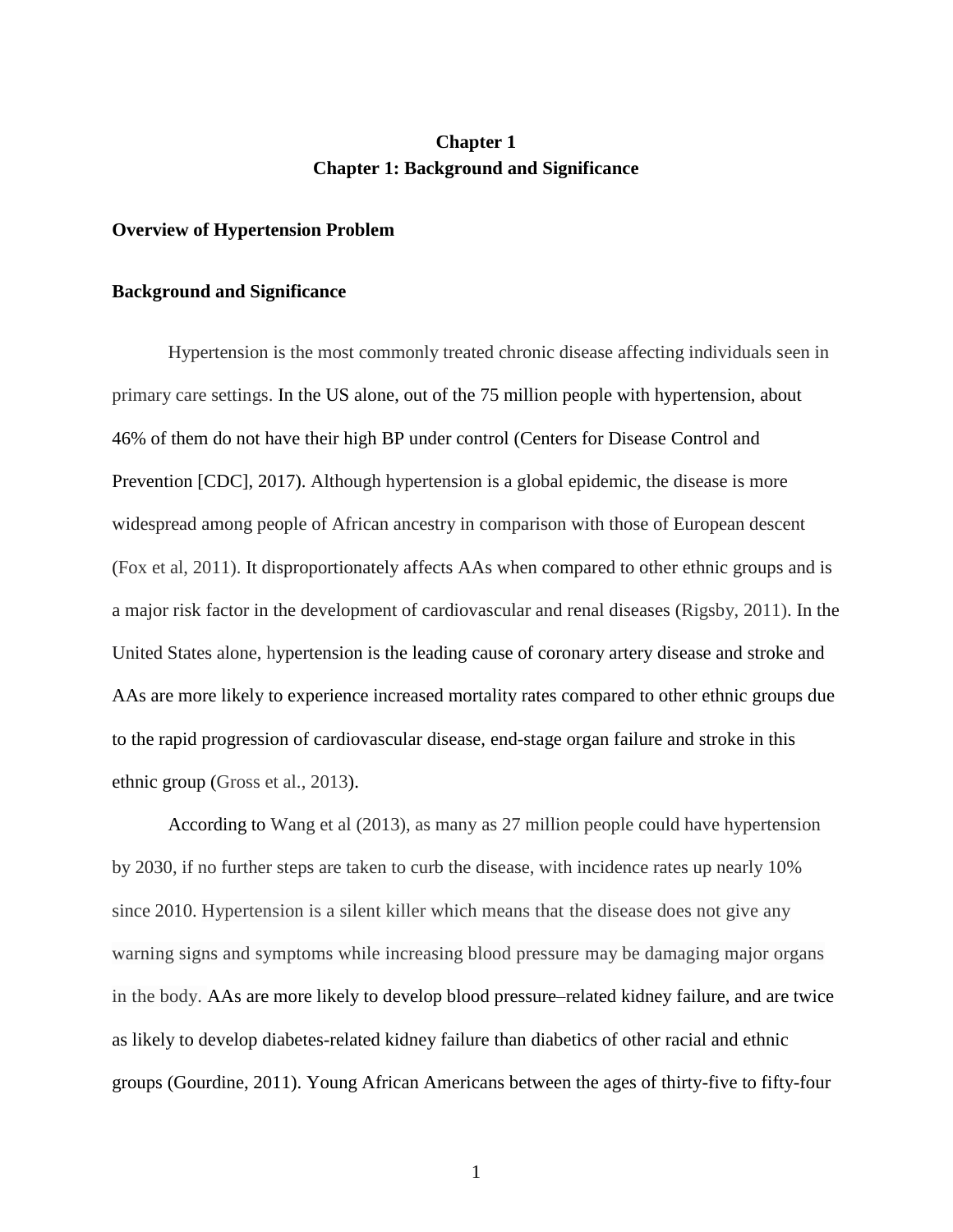years old have more incidence of heart attack than their Caucasian counterparts (Gourdine, 2011) It becomes vital to identify the environmental or modifiable risk factors that predispose the black community to high blood pressure to help to manage the disease.

African Americans who are less educated and live in medically underserved communities are particularly at risk for complications of the disease due to knowledge deficit, lack of medical insurance and financial difficulties. The risk associated with not following healthy lifestyle behaviors often contribute to the burden of the disease. Community awareness on the adoption of lifestyle choices that help to control the disease is absolutely very important. Through enhanced education, patients who have high blood pressure will understand the need to comply with their treatment regimen by taking their prescribed medications and engaging in recommended lifestyle modifications aimed at improving their blood pressure readings.

### **Assessment of the Phenomena (Problem Statement)**

Hypertension is a chronic disease in which blood pressure is elevated. It is classified as either essential (primary) or secondary hypertension which results from an underlying problem such as kidney or cardiac disease. Majority of hypertension cases seen in primary care are essential with some genetic origin or because of unhealthy lifestyle choices. Garfinkle (2017) defines essential hypertension as an elevated blood pressure where "secondary" causes of the disease, such as Cushing's disease or renovascular problems have been ruled out. Uncontrolled blood pressure can cause impaired arterial elasticity, coronary artery disease, cardiomyopathy, heart failure, stroke, renal failure, and even death. Hypertension and diabetes mellitus (DM) commonly coexist, which further increases the risk of developing vascular complications (Sessoms et al., 2015).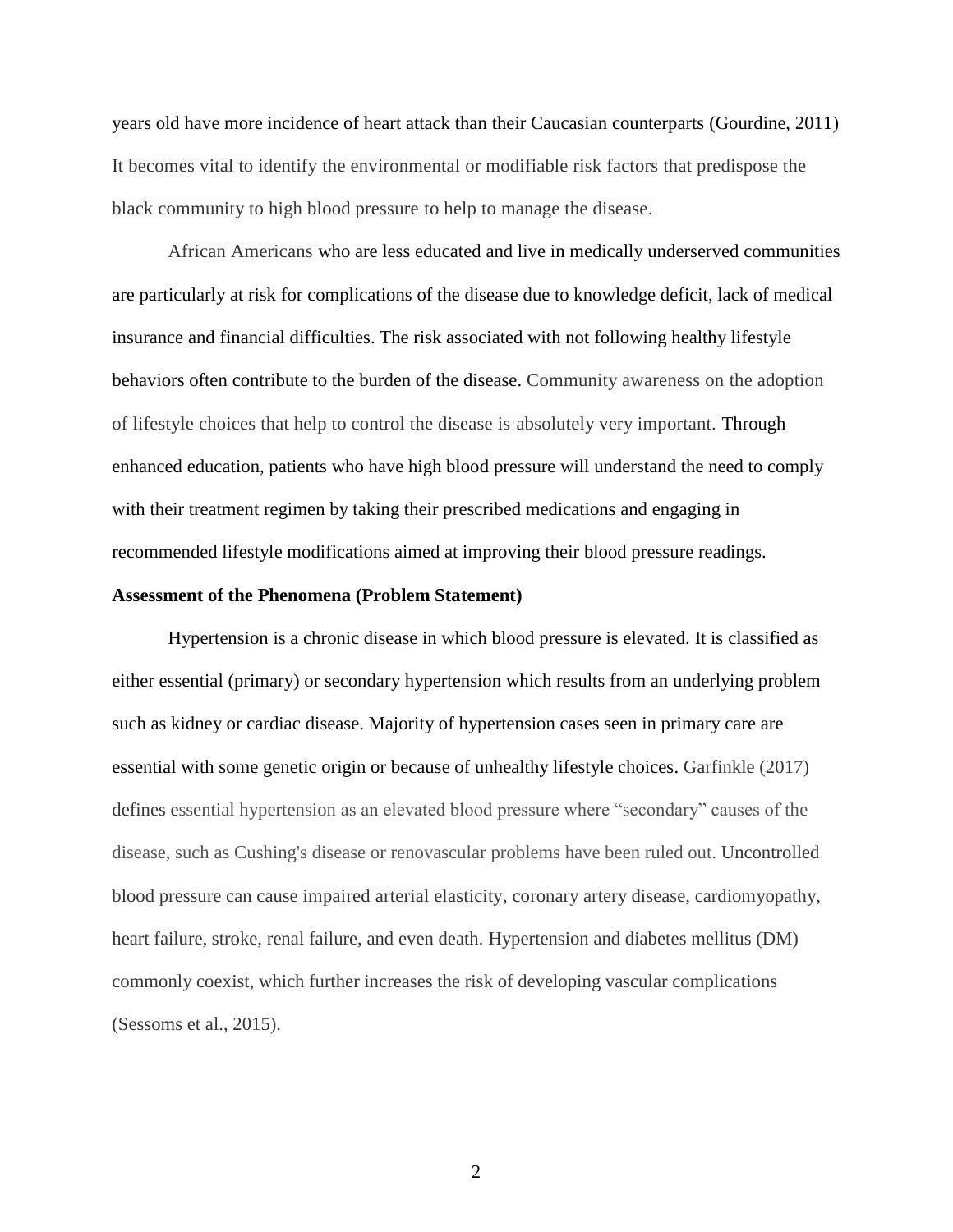Development of hypertension is dependent on either modifiable or non-modifiable risk factors. Modifiable risk factors include overweight and obesity, physical inactivity, tobacco use, sodium intake and excessive alcohol consumption while non-modifiable risk factors are increasing age, ethnicity such as being black and having a family history of hypertension (CDC, 2017). Although hypertension is a global problem, studies have shown that being from African descent is a risk factor in the development of the disease. A study by Cooper et al. (2013) revealed that approximately 2000 people die from cardiovascular disease in Baltimore each year and these deaths disproportionately affect African Americans. The study further indicates that the 20-year disparity in life expectancy between those who rich neighborhoods (83 years) and those who reside in poorer communities (63 years) of Baltimore was because of increased rates of cardiovascular disease amongst AAs (Cooper et al., 2013).

The eighth Joint National Committee (JNC 8) guideline as cited by Krader (2014) indicates that pharmacologic intervention should be initiated in younger persons less than 60 years old or in any adults with diabetes or chronic kidney disease (CKD) for systolic blood pressure (SBP) equal or greater than 140mmHg and diastolic blood pressure (DBP) equal or greater than 90. Also, in the general population 60 years and older, pharmacologic intervention should be started for SBP equal or greater than 150mmHg or DBP 90mmHg or greater (Krader, 2014). Prevalent comorbidities such as diabetes, hyperlipidemia or obesity in the presence of high blood pressure increase the burden of hypertension thereby predisposing patients to metabolic syndrome.

In addition to medication regimen, culturally sensitive patient education on lifestyle modifications equips patients with adequate knowledge needed in making lifestyle modifications to assume self-responsibility in the management of their high blood pressure. Such interventions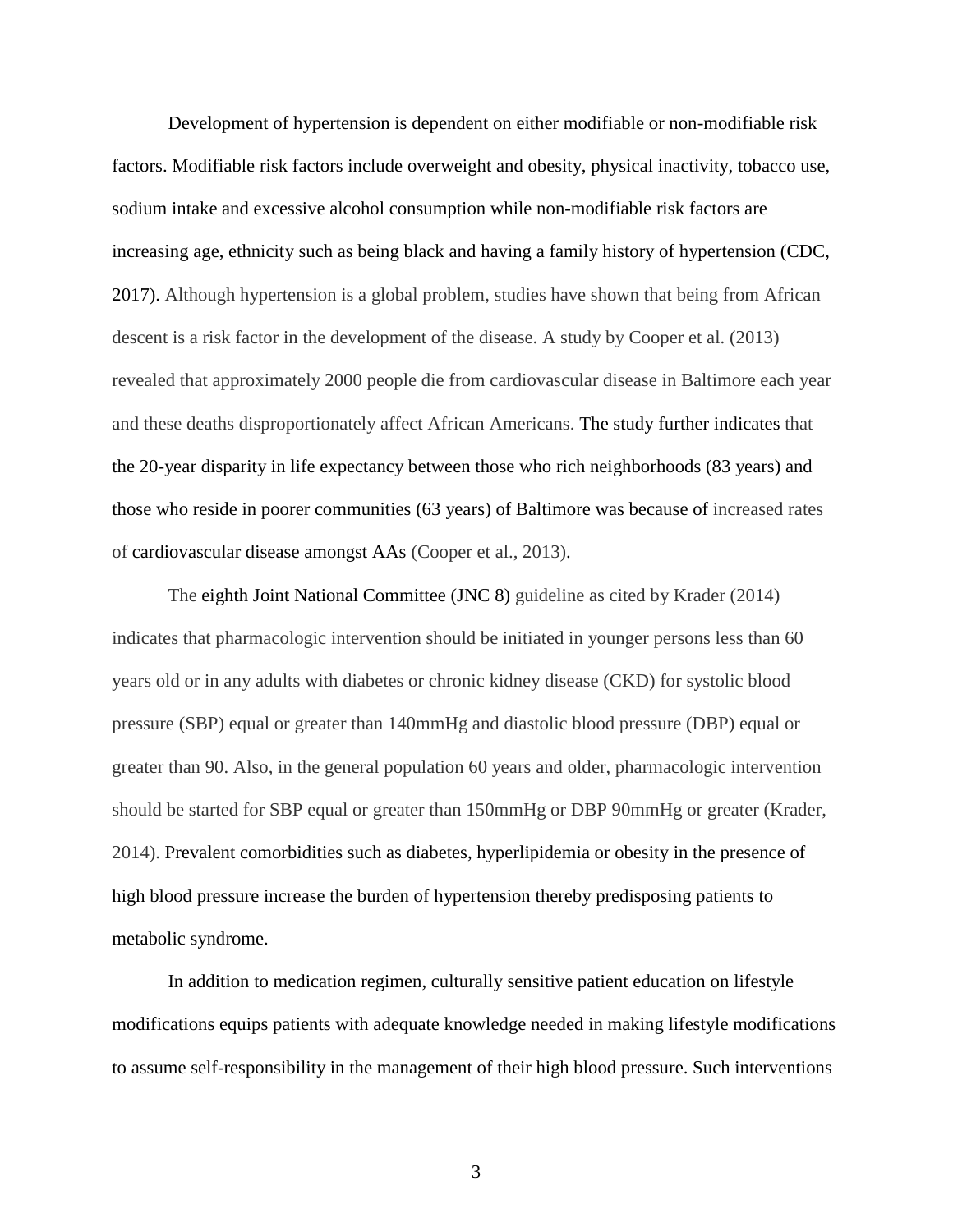include consuming low salt, low fat, heart healthy diet rich in fruits and vegetables and engaging in increased moderate to vigorous physical activities for at least thirty minutes per day, five days a week for a total of 150 minutes per week. Other interventions include quitting smoking, and decreasing alcohol intake to no more than 2 drinks a week for men and 1 drink for women.

#### **Historical and Societal Perspective**

Gourdine, (2011) explains that during the early years in America, African American families were ineligible to participate in the mainstream health care system and had to rely on traditional healers, community organizations, and lay health workers with all kinds of home remedies and health beliefs and some of those health practices have persisted to this day. Back in ancient Africa, before the era of western medicine, people blamed their illnesses or diseases on other people such as family members and friends. Patients visited traditional healers who would further complicate their problems by pointing fingers at the patient's relatives or friends and accusing them of invoking evil spirits on their sick family members. The traditional healer would then ask the patient to stay away from the enemy and to make certain sacrifices to the gods of the land to be cured of the illness or disease. To this day, some people from African decent still hold such fetish beliefs and misconceptions about their chronic health problems including hypertension.

Long et al. (2017) argues that racial disparities in hypertension control are affected greatly by patients' attitudes and beliefs about health, which affects their health behaviors Additionally, African Americans' attitudes concerning health and illness have been influenced by their culture which are often extended to the future generations (Gross et al., 2013). The problem is further compounded by the misconception that hypertension is an episodic condition rather than a chronic disease which prompts patients to seek medical care only when they experience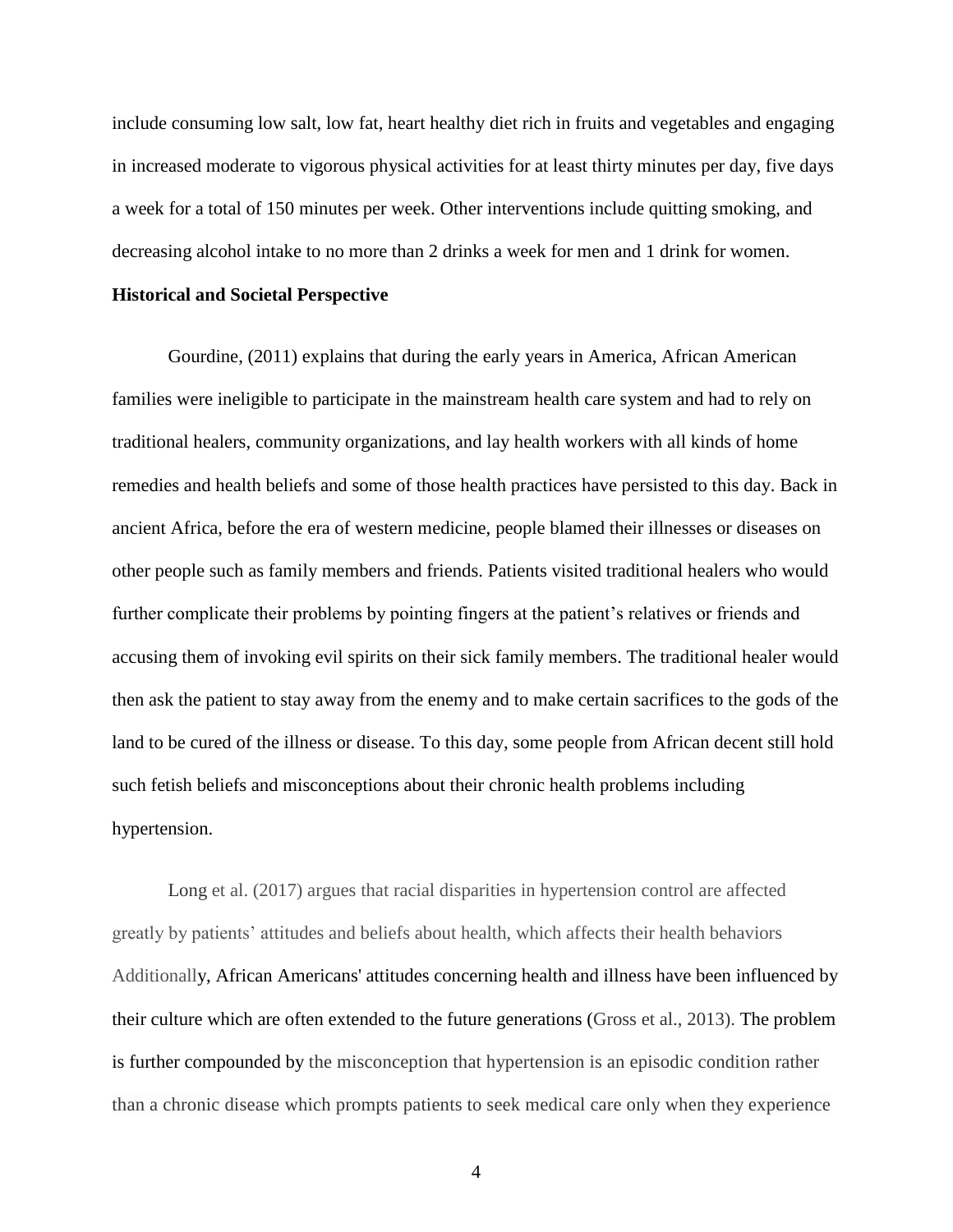symptoms (Gross et al., 2013). This practice is generally observed in the community clinics where patients are often non-compliant with treatment, but seek medical care only when they have symptoms such as headaches, dizziness or chest pain. On the contrary, the patient's high blood pressure may be detected incidentally during an encounter for other episodic illnesses.

Pettey et al. (2016) believe that cultural practices tend to influence peoples' health perceptions and adherence to dietary recommendations due to ethnic preferences for certain foods including salt, fat, and pork. African Americans have a habit of eating traditional soul foods packed with unhealthy calories that may worsen certain chronic diseases such as hypertension, obesity, heart disease, diabetes, hyperlipidemia. The art of preparing big soul meals has been described by Gourdine (2011) as an expression of love in the African American community.

## **Incidence and Prevalence**

Almost one-third of the US population has hypertension with elevated blood pressure readings greater or equal to 140/90 (Lackland, 2014). The disease has a prevalence rate of 29.2% among males and 24.8% among females (Kang & Park, 2016). AAs in the USA have the highest incidence of hypertension in the world (Hall et al., 2012). A 2015 to 2016 survey done by the National Health and Nutrition Examination Survey (NHANES) indicates that the prevalence of hypertension was higher among non-Hispanic black (40.3%) than non-Hispanic white (27.8%), non-Hispanic Asian (25.0%), or Hispanic (27.8%) adults (CDC, 2017). Also, the incidence of hypertension control in adults with hypertension was higher among Caucasians (50.8%) adults than among AAs (44.6%) (CDC, 2017). People of African descent have a higher incidence of hypertension and hypertension-related cardiovascular disease and mortality than Americans of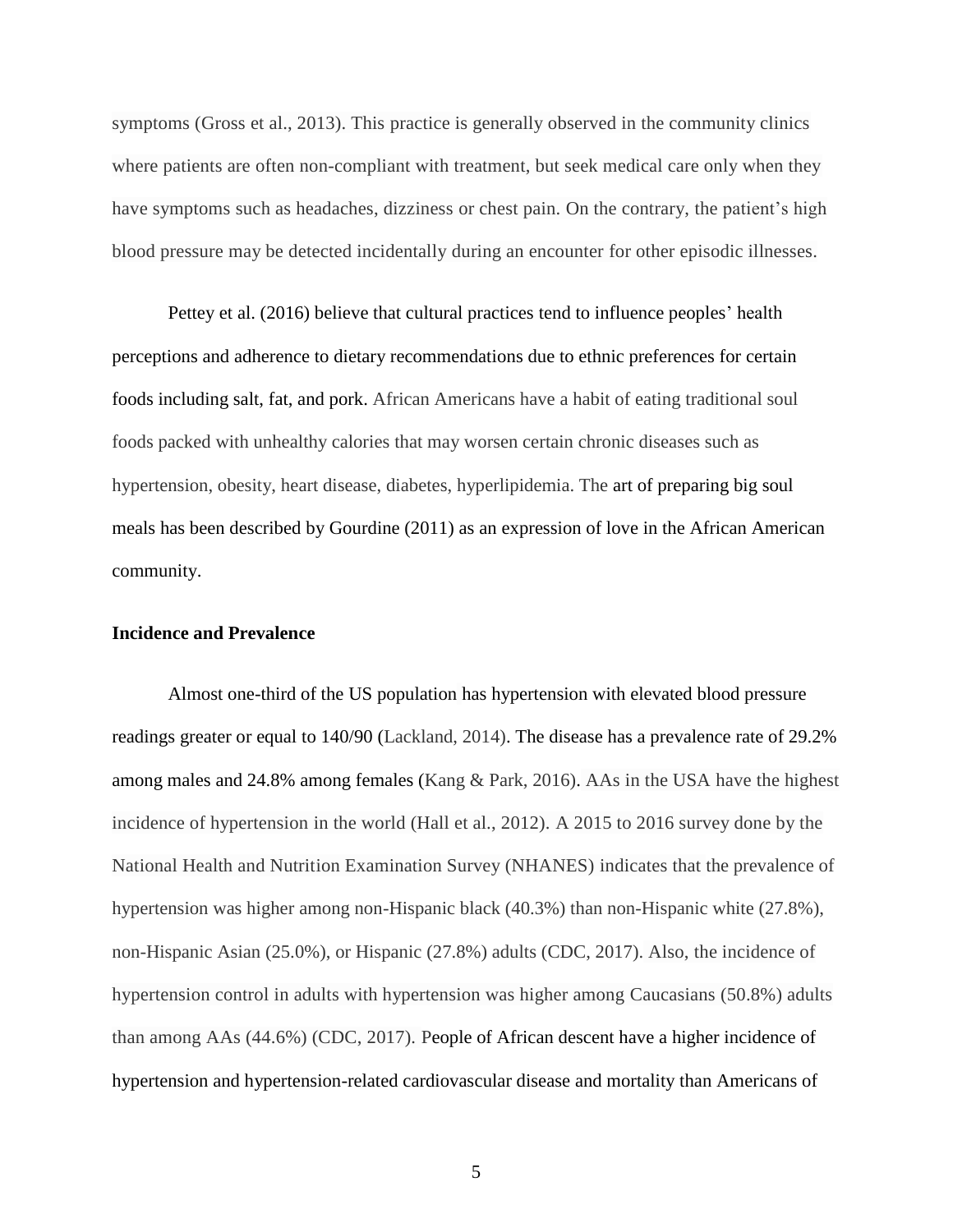European descent (Beune et al., 2014). Studies indicate that the disproportionate number of patients with poorly controlled blood pressure are minorities, mostly African-Americans (Bokhour et al., 2016). However, Ogedegbe et al (2014) believes poor hypertension- related outcomes amongst AAs explain the huge gap in mortality rates between this ethnic group and their Caucasian counterparts).

#### **Review of Health Care Cost of Hypertension**

Uncontrolled high blood pressure has direct correlation to cardiovascular and renal disease, therefore to determine the cost and burden of hypertension, it becomes relevant to assess the economic impact of managing cardiovascular disease (CVD). The difficulty of combating the problem is made worse by the increasing number of Americans with obesity, hypertension and type 2 diabetes, all of which are precursors to CVD. Data from the United States. Hartley & Hypertension is the most expensive cardiovascular disease with an estimated direct annual cost of \$200.3 billion by 2030, reflecting a \$130.4 billion increase from 2010 (Moughrabi, 2017).

A recent study by the American Heart Association, projects that by 2035, CVD will be the costliest and deadliest disease in the US, with a price tag of \$555 billion in 2016 and if the trend continues, will place a crushing economic and health burden on the nation's economic and health care systems (American Heart Association, 2017). The study further states that in the next two decades, up to 131.2 million Americans, about 45 percent of the total U.S. population will develop CVD with costs expected to reach \$1.1 trillion dollars (AHA, 2017). According to the same source, CVD risk will rise to 50 percent by age 45 and 80 percent at 65 respectively, with AAs having the highest rates of CVD followed by Hispanics (AHA, 2017).

Uncontrolled high blood pressure may lead to major cardiovascular and renal complications and even death. Disability or death from complications of the disease may further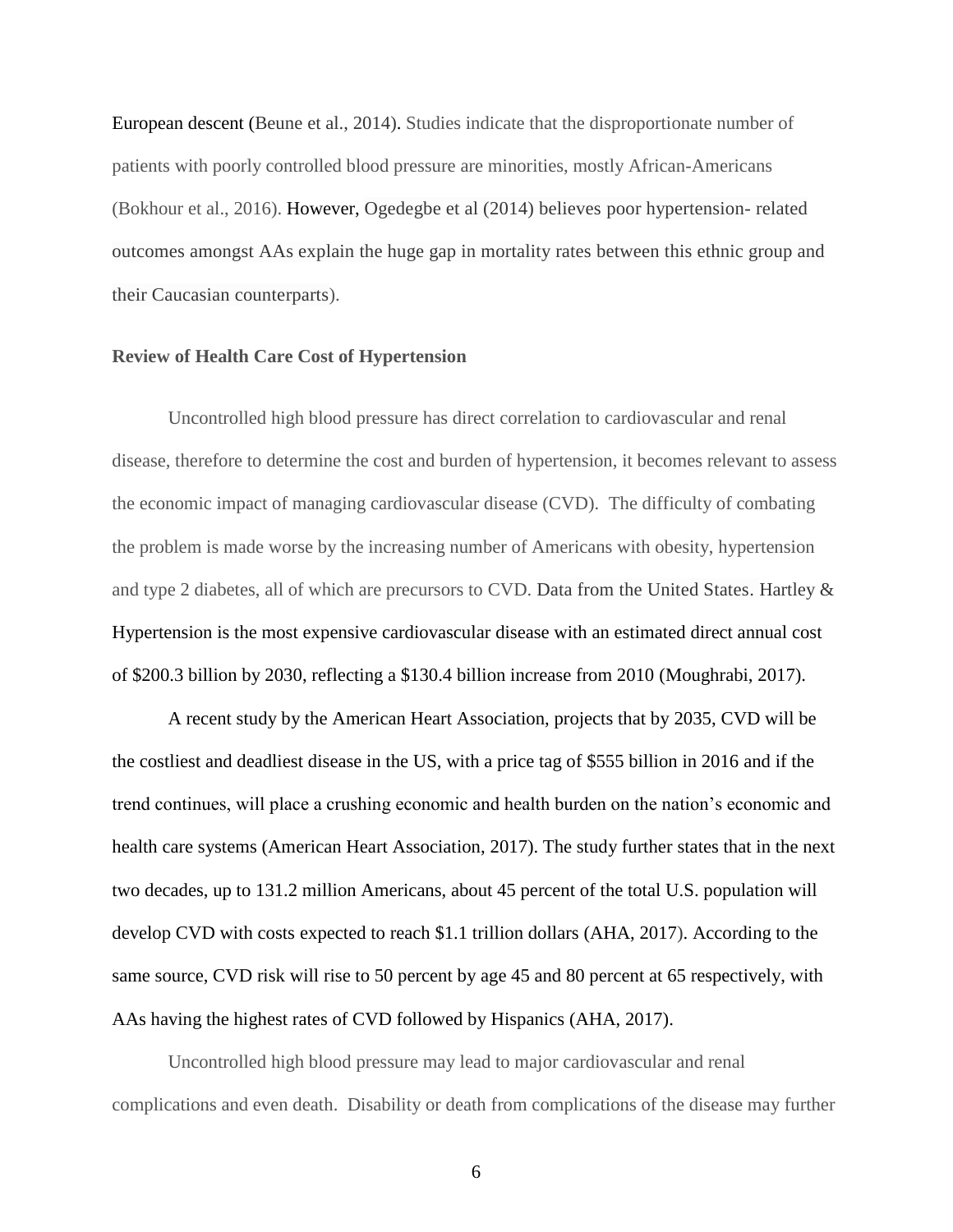create a financial burden on the surviving family members, who otherwise may have to depend on government assistance or resources for survival. Although one-half of the patients with hypertension are on medication, only a third of them have their blood pressure under control and the lack of adequate blood pressure control in treated patients is due to nonadherence or inadequate treatment plan, since greater compliance to hypertension management has been linked to decreased hospitalization and reduced medical costs (Repede, 2011).

#### **Chapter 2: Literature Review and Theoretical Framework**

#### **PICOT Question**

Although hypertension is a global epidemic, the impact of the disease is quite high in the African American community compared to other races with adolescents and younger African Americans developing the disease early in life as seen in primary care settings. The PICOT question helps to identify both the problem and search for evidence needed to solve the problem. Knowledge deficit of lifestyle interventions or non-compliance with treatment plan contributes to the burden of hypertension. That is where the PICOT question becomes necessary. "Among African American adult patients aged 18 to 65 years old with hypertension (P), does quality patient education on lifestyle management (I) compared to those who do not receive quality patient education (C), see an improvement in the blood pressure readings (O) over a four-week period (T)?

Daniels (2016) believes that aggressive management of hypertension through lifestyle and pharmacological interventions would be effective in lowering blood pressure and reducing the incidence of myocardial infarction, heart failure, cerebrovascular and renal disease in the African American community. The health and economic burden of cardiovascular disease is substantial with an estimated 2.2 million hospitalizations and 415, 480 deaths in 2016 (CDC,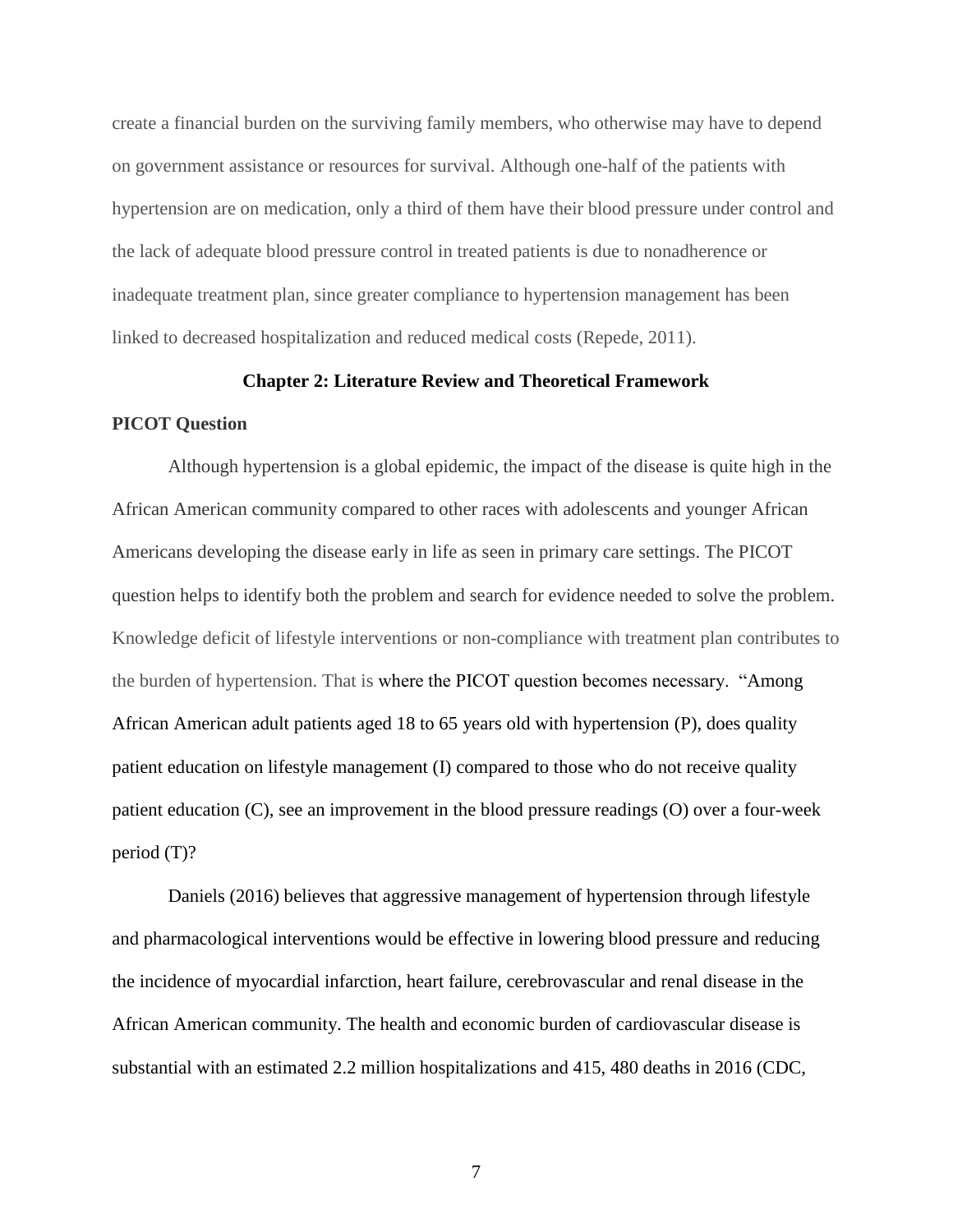2018). Evidence-based patient education creates an awareness of the disease process, major complications associated with it and necessary lifestyle modifications that empower individuals to assume self- responsibility in the management of their chronic disease condition.

#### **Synthesis of Evidence**

Reliable databases such as ProQuest, PubMed and CINAHL were searched for peer reviewed journals. This ensured a systematic gathering of evidence from previous articles and reviews to answer the PICOT question. Advanced search was done using key words such as *hypertension, educational intervention, lifestyle and African American.* Previous research studies have shown that educational intervention on lifestyle modifications was effective in decreasing blood pressure readings among patients diagnosed with hypertension. Even a moderate reduction in systolic blood pressure (SBP) of 10 mm Hg or diastolic blood pressure (DBP) of 5 mm Hg has been found to decrease the average risk of mortality from coronary heart disease and stroke by 22% and 41%, respectively (Himmelfarb et al., 2016).

A community-based participatory program that educated participants on lifestyle modifications was effective in decreasing blood pressure readings among AA patients within a six-month period (Zoellner et al., 2014). The study sample included 269 participants of which 94% of them were AAs. A lifestyle educational intervention sessions that emphasized diet and exercise decreased participants' BP significantly (*P* < 0.0002). Their mean SBP decreased from 126.0 (*SD* = 19.1) pre-intervention to a mean SBP of 119.6 (*SD* =15.8) post-intervention while the mean DBP decreased from  $83.2 \text{mmHg}$  (*SD* = 12.3) to 78.6 (*SD* = 11.1) (Zoellner et al, 2014).

Another study by Brennen & Williams (2013) indicates that nutritional education and exercise counseling provided to AA women caused significant improvement in their blood pressure readings, confidence to exercise, knowledge about hypertension disease process and life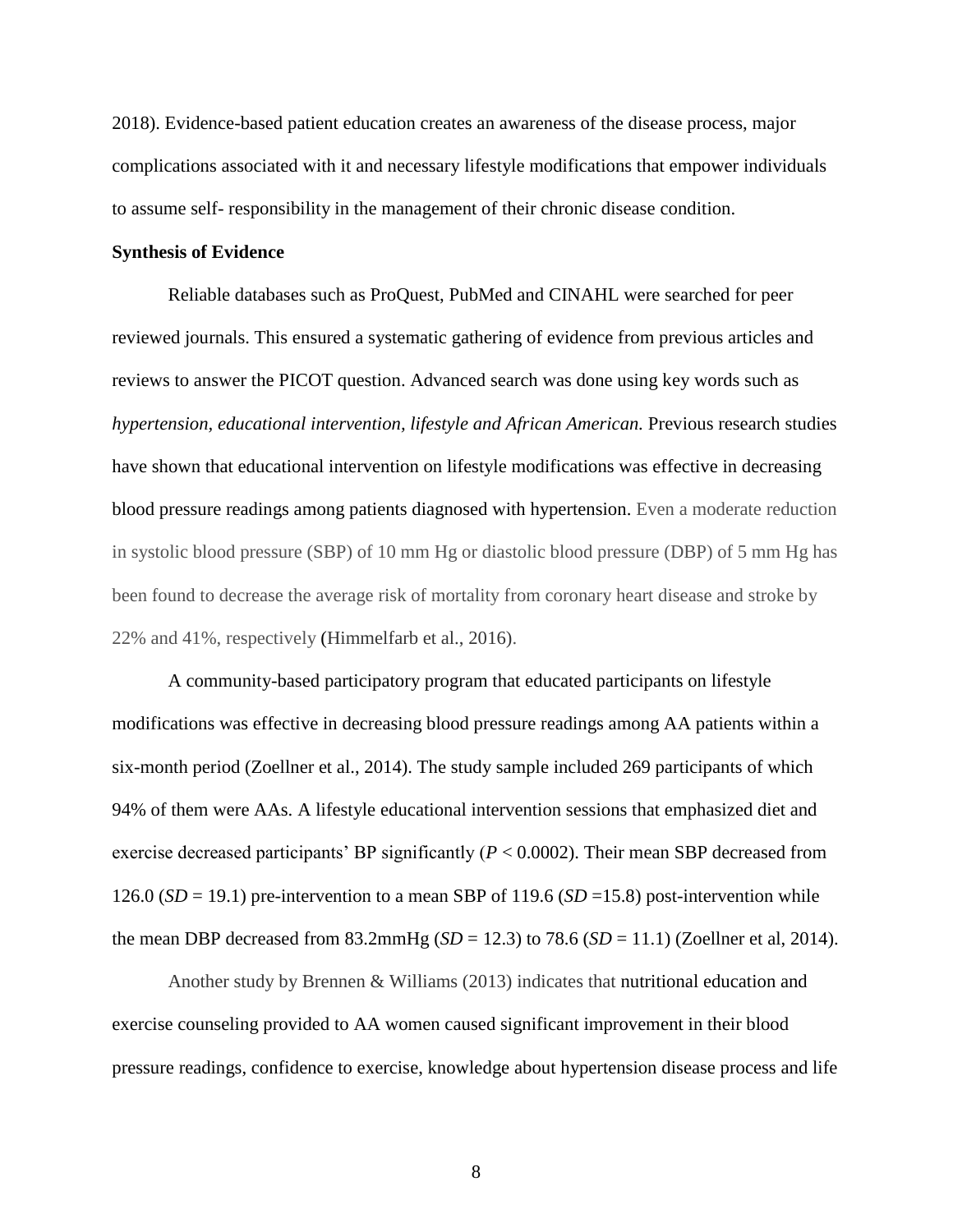style modifications. In a one group, quasi-experimental design 16 participants from southeast Florida participated in the lifestyle educational intervention, but only 11 of them returned for their post-intervention evaluation. The average age of the participants was  $(M = 51)$ . Pre-and post-intervention analysis was done using a paired sample t test. Their mean SBP decreased from 151mmHg to 131mmHg while their DBP decreased from 90mmHg to 76mmHg (Brennen & Williams, 2013).

A cluster, randomized trial by Beune et al. (2014) evaluated the effectiveness of using culturally appropriate patient educational intervention in lowering blood pressure in patients of African origin. A sample of 139 patients from four Dutch primary care centers were organized into an intervention and a control group (intervention  $n = 71$ , control  $n = 68$ ). At the end of six months, the average SBP and DBP of participants dropped by 10mmHg and 5.7 mmHg in the intervention group and by 6.3mmHg and 1.7mmHg in the control group respectively (Beune et al., 2014). The result was obtained after controlling for age, sex, hypertension duration, education, baseline measurement and clustering effect (Beune et al., 2014).

In a quasi-experimental study with 40 hypertensive patients, 21 intervention, 19 control group, the interventional group received education on lifestyle interventions including diet and exercise. At the end of the six-month period, the intervention group had an average SBP reduction of 10.8mmHg, but there was no significant improvement in the diastolic blood pressure reading of participants (Lauzi $\tilde{A}$  re et al., 2013). Anoher study by Baker et al (2016) shows that an adoption of the DASH diet was effective in decreasing participants SBP by an average of 5.5 mmHg and DBP by 3.0 mmHg.

Rigsby (2011) investigated the effect of lifestyle education in patients with hypertension. The results revealed that out of the 24 participants that submitted their daily blood pressure logs,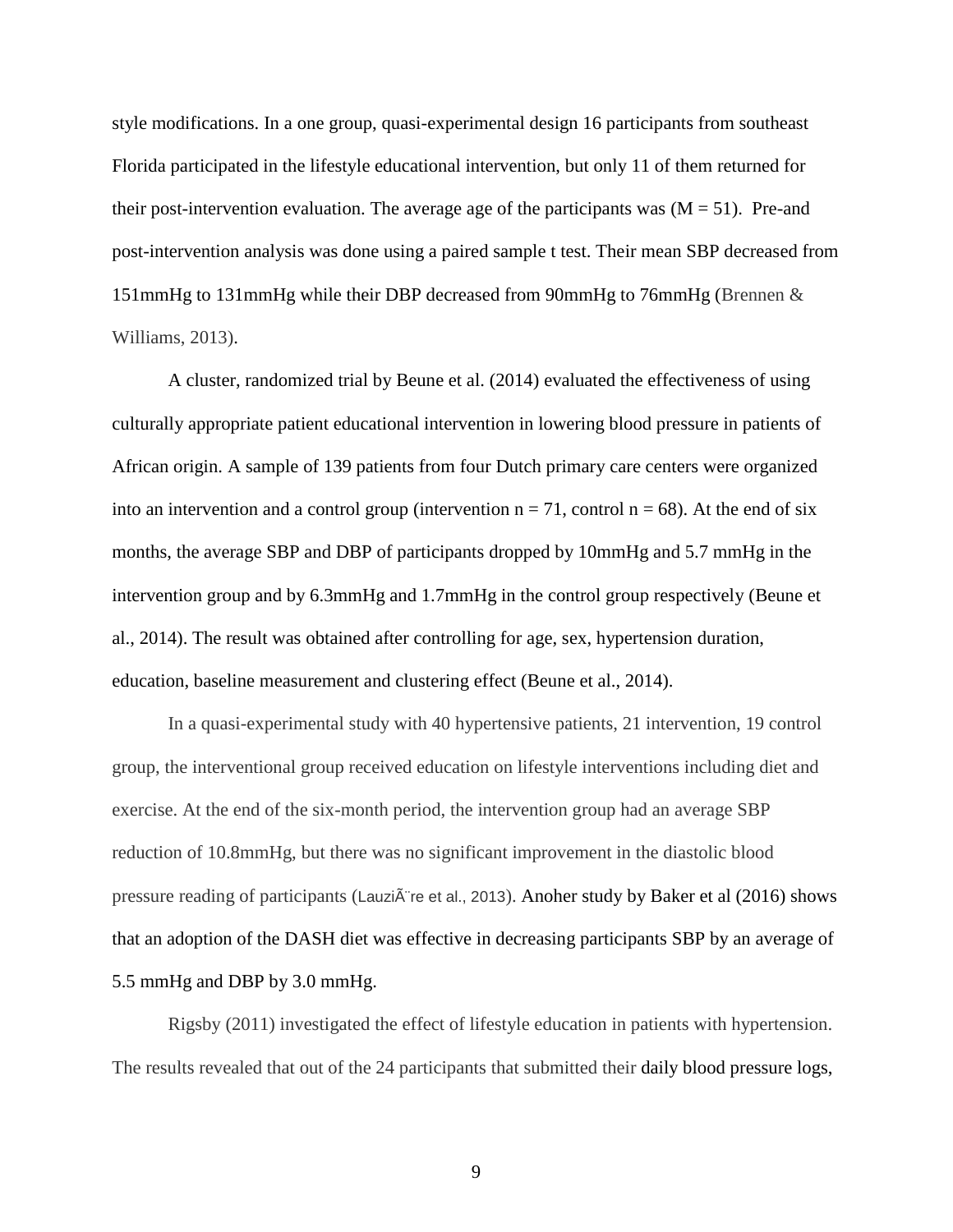96% (n=23) of them had improved blood pressure readings. The sample consisted of 16 African American women between the ages of 25 and 65 years from southeast Florida. Also, Schoenthaler et al (2011) showed an improved lifestyle behaviors such as increased physical activity, and increased intake of fruits and vegetables among participants within a 6 month of group-based counseling and motivational interviewing.

#### **Theoretical Framework**

Nola Pender's Health Promotional Model which was established in the 1982 is a middle range theory that provides a foundation for nursing practice. The theory focuses on individual characteristics and experiences including behavior-specific cognitions, affect, behavioral outcomes and prior behaviors and personal factors (Pender et al., 2011). Other areas of emphasis include behavior-specific cognitions and affect such as perceived benefits of action, perceived barriers to action, perceived self-efficacy, activity-related affect, interpersonal influences such as social support, and situational influences (Pender et al., 2011). HPM emphasizes positive behaviors by building upon previous accomplishments and failures. It promotes social empowerment through evidence-based patient education that promote healthy choices by individuals and communities (Miller, 2013).

Five key concepts in the HPM include the person, environment, nursing, health and illness. Nursing is the facilitator that helps to promote a positive goal directed health behavior in a person or patient with an illness or chronic health condition such as hypertension. APRNs and other health care professionals are in a unique position to promote health in the vulnerable populations by using the Health promotional models which includes identifying barriers, empowering individuals through knowledge, as well as encouraging and educating positive health behaviors (Thalacker, 2011). Since hypertension can be prevented or controlled with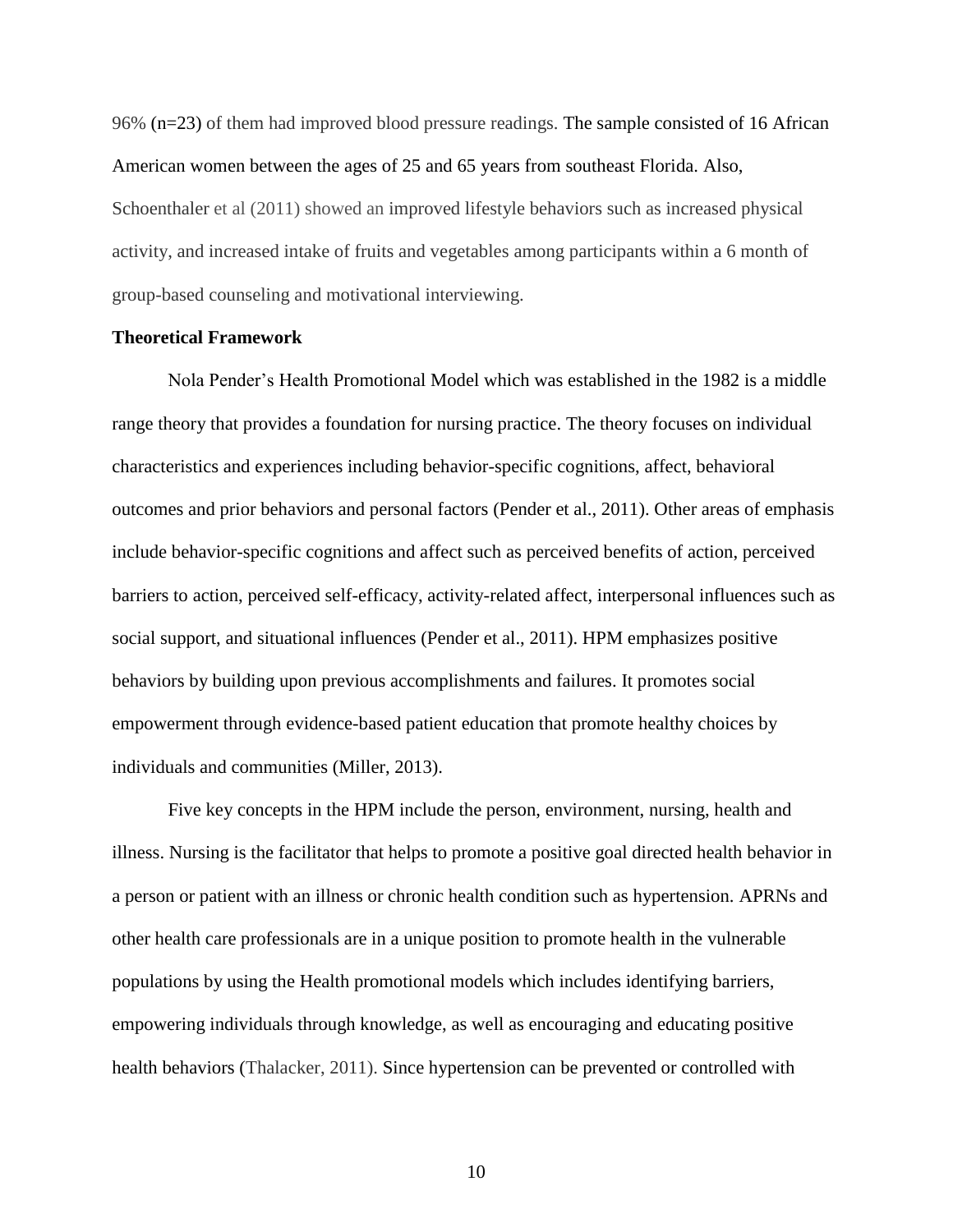healthy lifestyle modifications, the HPM is used to motivate patients to attain their optimal personal health (Marshall et al., 2012).

Communication between clinicians and their patients influences variables such as patient understanding, clinician–patient agreement on treatment and adherence to treatment which will directly impact patient outcomes (Street, 2013). HPM is used to reinforce positive healthy behaviors in participants by providing them with educational brochure on healthy lifestyle behaviors counseling them on low salt, low fat, heart healthy diet, increased physical activity, medication adherence, smoking cessation and moderate alcohol consumption.

HPM is used to promote healthy behaviors that will impact blood pressure readings in the vulnerable population. The model empowers patients to learn new healthy behaviors which enables them to assume self-responsibility in the management of their high blood pressure. Such practice helps to prevent or decrease complications arising from uncontrolled high blood pressure including cardiovascular disease, stroke and renal failure. Hence, HPM promotes responsible decision-making regarding healthy lifestyle choices in participants' daily lives (Miller, 2013).

#### **Chapter III: Methodology**

#### **Overview**

The purpose of the CSP is to evaluate the effectiveness of an educational intervention in lowering blood pressure (BP) readings among African American (AA) adults from the African American Ministry which is a subgroup within the CCC. Twenty AAs participated in the study. Blood pressure readings were taken pre-and post-intervention to determine if the educational intervention had any positive impact on participants' blood pressure readings. Statistical analysis was done at the end of the study period using baseline pre-intervention and post intervention data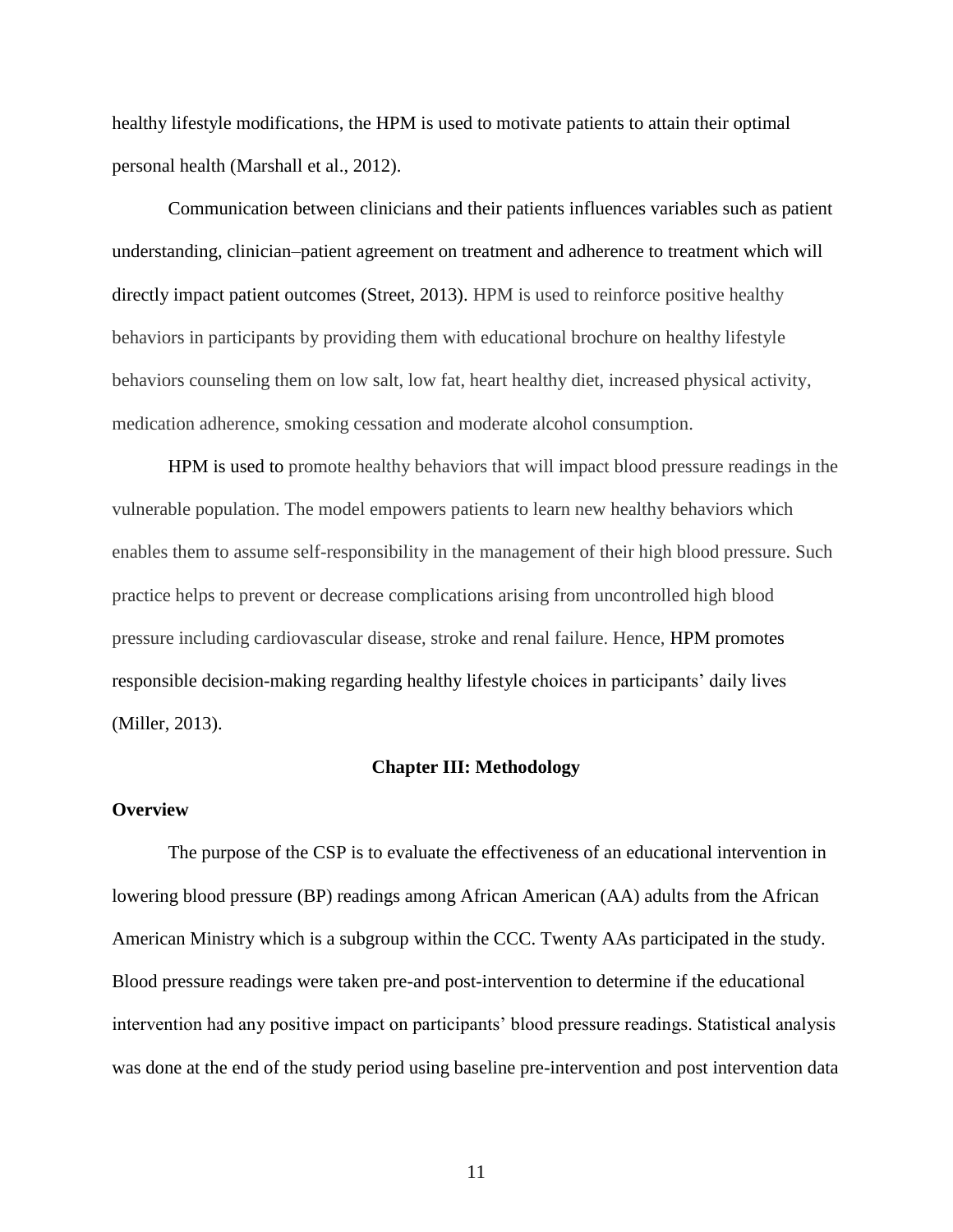taken at the end of four weeks. The findings of the study implied that evidence based patient education was effective in lowering blood pressure readings among AA adults. Participants had a significant improvement in their blood pressure readings with an average of 6.20mmHg decrease in SBP ( $P < 0.05$ ) and an average of 6.55mmHg decrease in DBP ( $(P < 0.05)$ ).

#### **Purpose Statement**

The purpose of this project is to use patient educational intervention on lifestyle modifications such as diet and exercise to decrease blood pressure readings among hypertensive AA adult patients aged 18-65 years old. The empirical research question is, does evidence based patient education on lifestyle modifications decrease blood pressure readings among African American adult patients within a four-week period?

### **Study Design**

The purpose of the project was to evaluate the effect of a new teaching on AA participants with hypertension and determine how such educational intervention impacts participants' blood pressure readings. The CSP adopted a one group quasi-experimental design with pretest posttest measurements of participants' blood pressure readings. The onegroup pretest–posttest is the most dominated design used in the study of nursing education interventions (Spurlock, 2018). The design  $(Y_1 \times Y_2)$  tests the effect of an independent variable X on a dependent variable Y that is measured at Time 1 and Time 2 (Knapp, 2016). Hence, the measurement of the pre-and post-blood pressure readings allowed the PI to calculate a paired sample t-test which helped to evaluate the effectiveness of an educational intervention in improving participants' blood pressure readings. Unlike the one experimental, one control design, participants are not randomly assigned, with each group pretested and posttested (Knapp, 2016).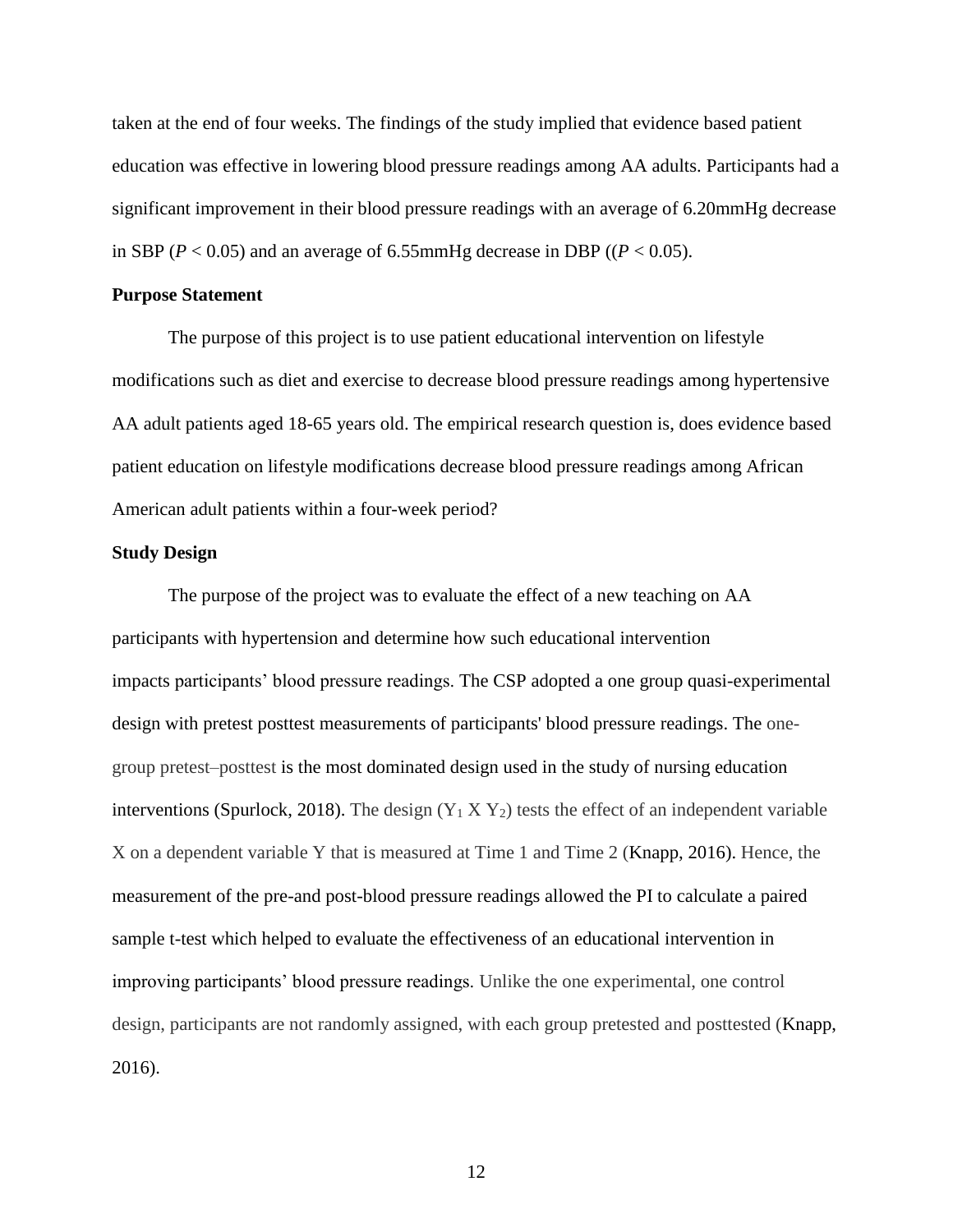#### **Population and Sample**

The population for the study are AA parishioners from the CCC in Houston, Texas who have a history of hypertension and are currently taking antihypertensive medications. Parishioners are defined as registered members of the church who regularly attend church at the CCC and have hypertension. A convenience sampling of 20 AA ( $n = 20$ ) adult parishioners were drawn from the ACM which is a subgroup within the CCC. The inclusion criteria were being AA adult, between the ages of 18 and 65 years old with a history of hypertension and currently taking one or more antihypertensive medications. Exclusion criteria were being younger than 18 or older than 65 years old. Every participant that met the criteria was provided with the standard Brandman Bill of Rights and an informed consent.

#### **Data Collection**

The Brandman University BUIRB approved all project procedures. An announcement was made at the end of each church service asking ACM parishioners who were interested in participating in the project to write down their contact information on the sign-up sheet at the door. A total of 31 parishioners listed their names and contact phone numbers on the sign-up sheet. The potential subjects were contacted by the PI either in person or by phone to explain the details of the study and ask them to participate if they meet the inclusion criteria. Participants were given full details of the study including the purpose of the study which is using educational intervention on lifestyle modifications to lower blood pressure readings.

A total of 20 individuals who met the inclusion criteria agreed to participate in the project. They were provided with the standard Brandman Bill of Rights and informed consent with a detailed explanation of participant's rights, risks involved and the purpose of the project. They were informed that participation in the project was voluntary and that participants were free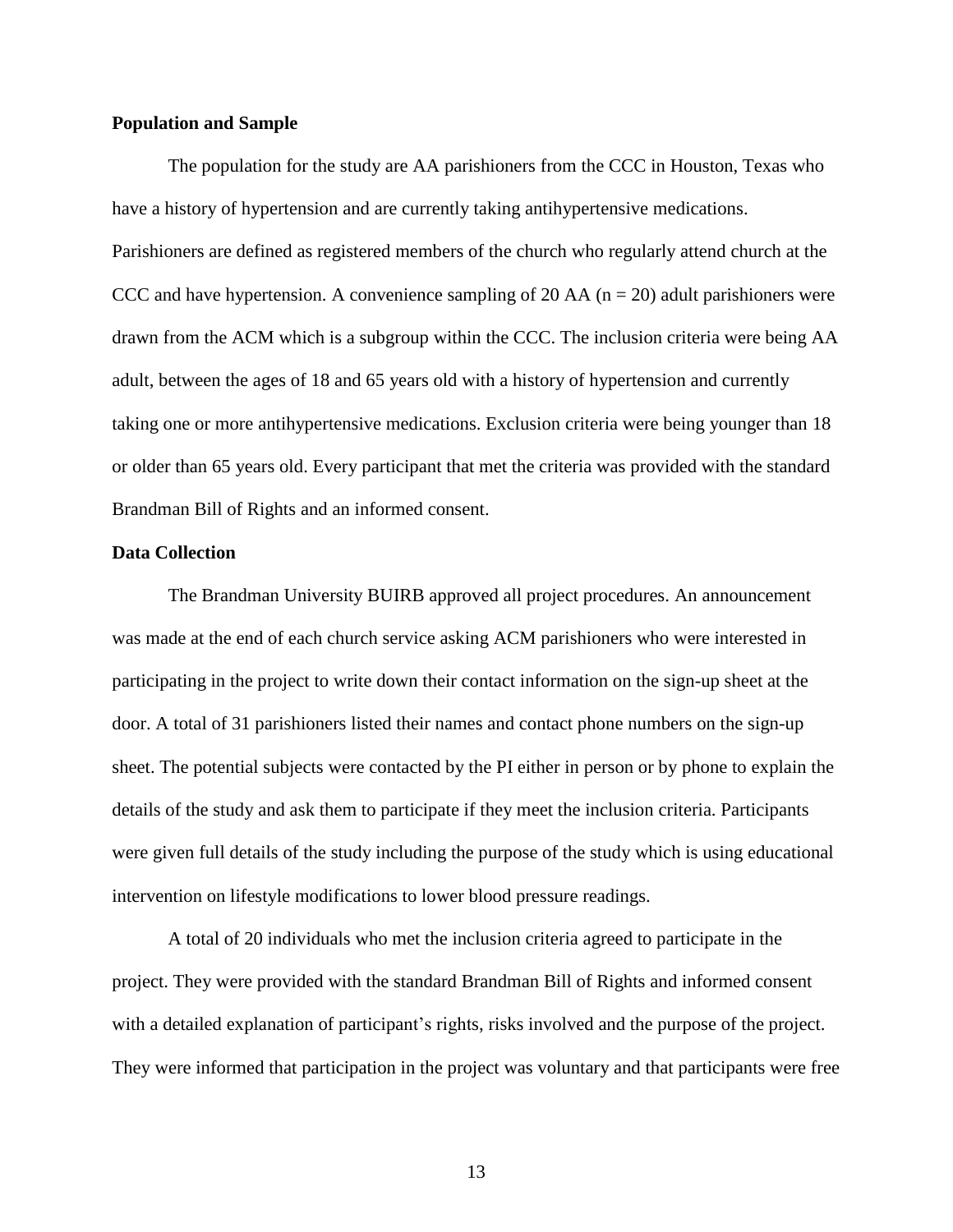to opt out at any time. They were also informed that participant's confidentiality will be maintained throughout the study. Participants received a pre-intervention blood pressure checks which were recorded on a worksheet.

The PI ensured that participants were comfortable during the entire period. Participants were given an opportunity to relax for about five minutes prior to each blood pressure check. A fellow member of the Catholic charismatic ministry who is also a family nurse practitioner assisted the PI with the blood pressure checks. Participants received hypertension educational brochure, face to face education on hypertension disease process and major complications associated with uncontrolled blood pressure such as stroke, cardiovascular disease and renal failure.

The PI used patient educational brochure to educate participants on modifiable risk factors and healthy lifestyle behaviors aimed at decreasing blood pressure readings. Information was given on low salt heart healthy diet, exercise, smoking cessation, medication adherence, and reducing alcohol consumption. Patients were counseled to engage in moderate to vigorous physical activities for at least 30 minutes per day, five days a week for a total of 150 minutes a week. At the end of the educational session, questions were entertained from participants to ensure understanding of contents provided to them. Participants were given the PI's phone number and they were encouraged to contact the PI for any further questions that they may have during the project period. PI also followed up with a weekly phone call to each participant to encourage compliance in the adoption of healthy lifestyle choices. Participants returned at the end of 4 weeks for their posttest blood pressure checks. Each blood pressure check was again done with a dinamap blood pressure machine and an appropriate sized cuff after the participant rested quietly for about 5 minutes.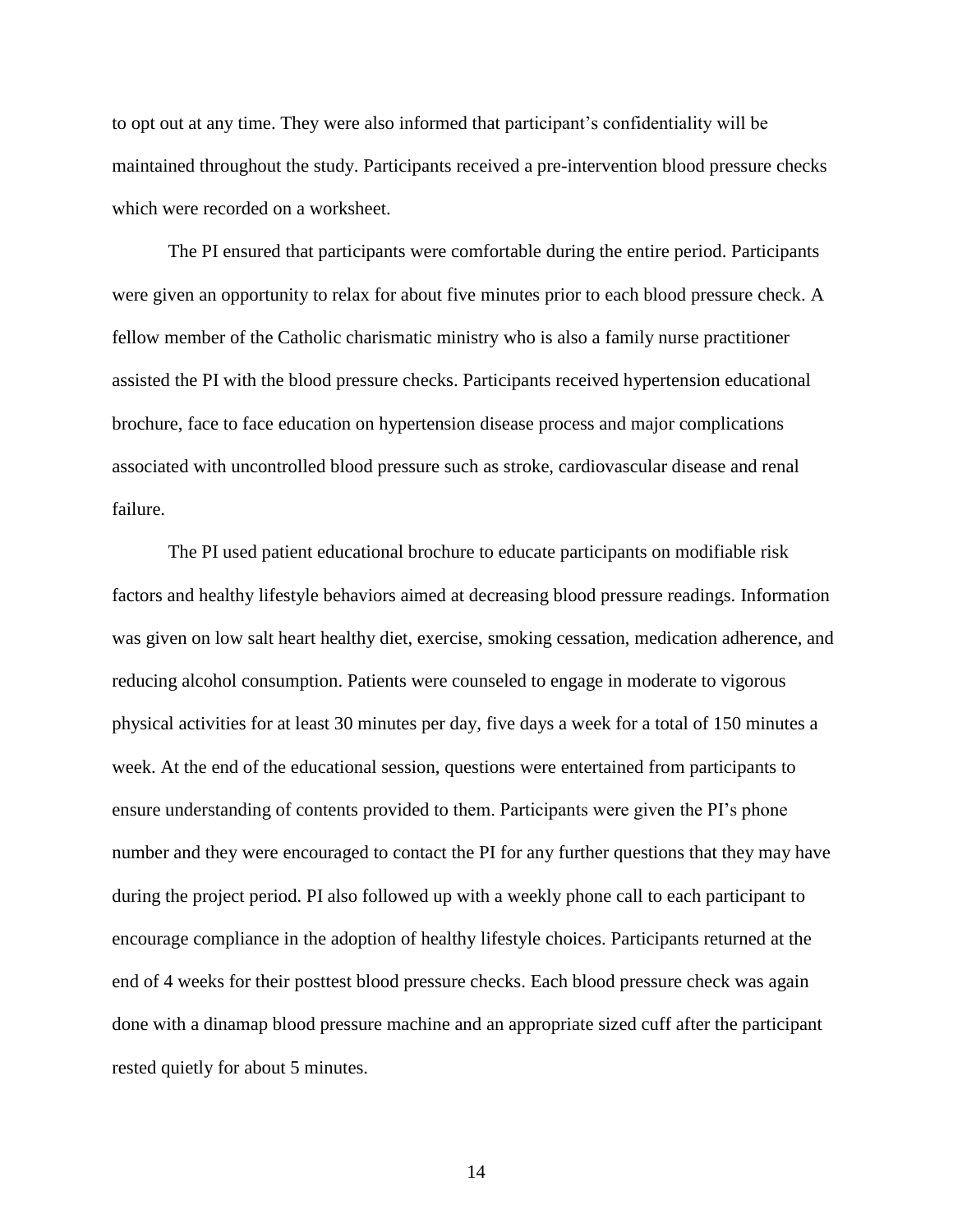#### **Data Analysis**

Data analysis of the study was done with the use of Statistical Package for Social Sciences (SPSS), version 25.0 and descriptive statistics. Data from pre-and post-intervention BP readings were analyzed in the paired sample t-test to evaluate for a significant reduction in participants' blood pressure readings following the administration of a healthy lifestyle educational intervention. Descriptive statistics was used to describe variables such as participants' age, gender, marital status, employment status and educational level. Age was measured as a scale variable while education was measured as an ordinal variable representing participants' level of educational attainment. Married is a nominal variable used to represent participants' marital status such as being married or single. Finally, employment which is also a nominal variable was used to represent participants' employment status.

#### **Summary**

A one group pretest-posttest design was used to evaluate the effectiveness of lifestyle educational program in decreasing blood pressure readings among AA adult parishioners from the CCC. A convenience sampling of 20 participants was recruited for the project. A pre-and post-intervention blood pressure measurement was done. Data analysis was done using the SPSS version 25 to calculate a paired sample t test which was used to evaluate the effect of the treatment on the participants.

#### **Chapter IV: Results**

Data analysis was done using the SPSS (version 25). As shown in table 1, all the participants in the project were AAs (100%). One half of them were males (50%). The average age of participants was  $41.1(SD = 11.1)$ . One half of them were married (50%). More than half of the participants had high school diploma (55.0%) and majority of the them were employed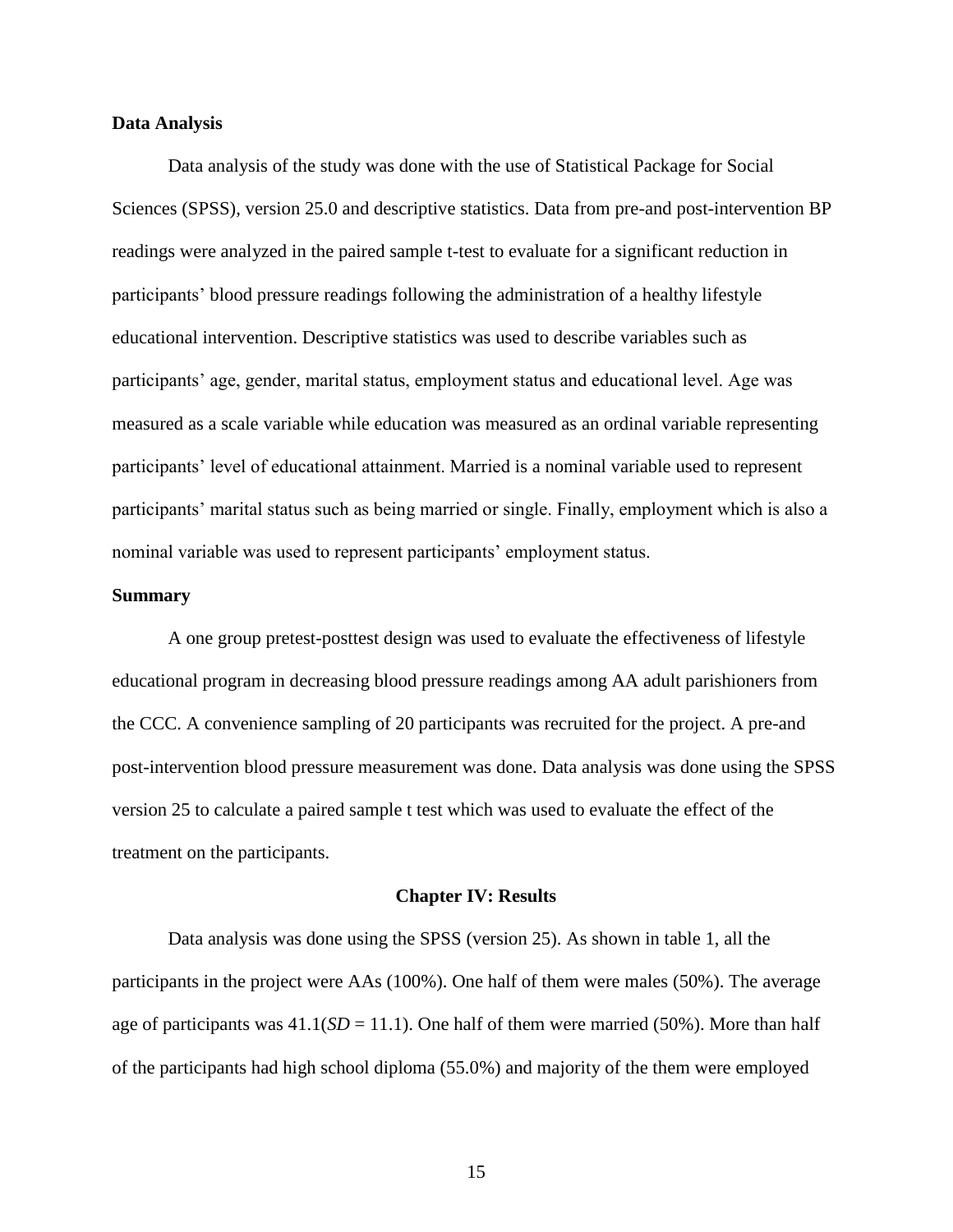(70.0%). All 20 participants received one lifestyle educational counseling session. Participants' blood pressure was checked at baseline pre-intervention and after four weeks' post-intervention. All 20 participants returned at the end of the four weeks for their post-intervention blood pressure checks and there were no drop-outs.

The pre-intervention and post-intervention blood pressure readings were used for analysis. Participants' mean systolic blood pressure (SBP) decreased from 140.3 mmHg (*SD*  $=7.2$ ) pre-intervention to 134.1mmHg (*SD* = 5.9) post-intervention (table 2). Their mean diastolic blood pressure (DBP) decreased from 82mmHg (*SD* = 6.1) pre-intervention to 75.5mmHg  $(SD = 5.1)$  post-intervention (table 2).

*M* systolic BP before = 140.3 (SD= 7.2) and M systolic BP after = 134.1 (SD = 5.9) (t(19) = 4.80*, p* < .05, 95% CI [3.49, 8.91].

*M* diastolic BP before = 82.0 (SD = 6.1) and *M* diastolic BP after = 75.5 (SD= 5.1), (t(19) = 5.19*, p* < .05, 95% CI [3.91, 9.19].

14 participants reported engaging in moderate to vigorous physical activities for at least 30 minutes every day and five days a week. Three participants stated that they exercised for 30 minutes three days a week while the remaining 3 participants exercised for less than three times a week and gave lack of time as a reason for not exercising much. However, all twenty participants reported healthy eating by cutting down on salt, carbohydrate, and fatty food intake, and eating lots of fruits and vegetables. Generally, they all reported personal satisfaction with the educational materials provided to them. More than half of the participants verbalized increased awareness of self-care responsibility in the management of their high blood pressure.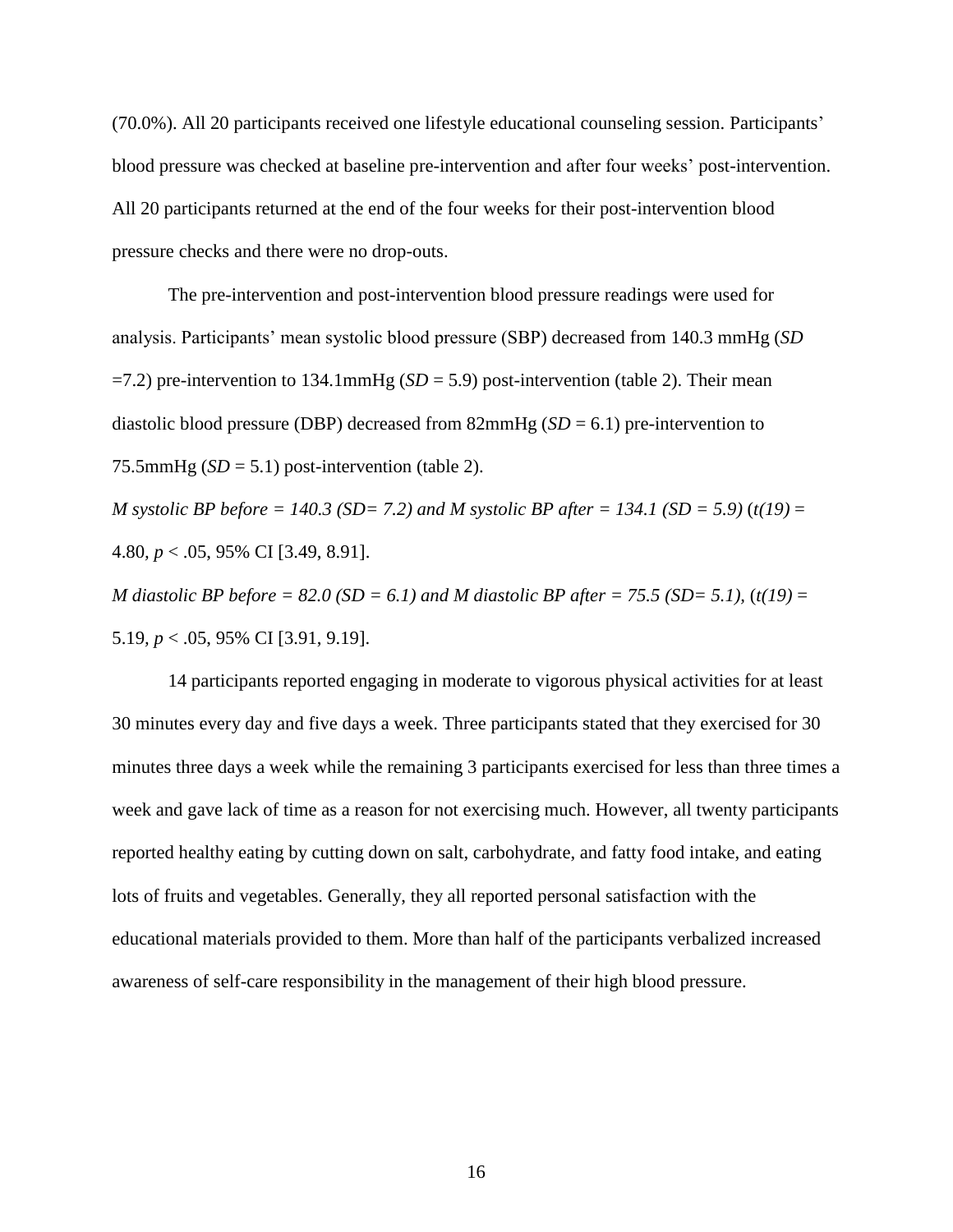## **Conclusion**

- The 'null hypothesis' might be: H0: There is no difference in mean pre- and postintervention blood pressure readings.
- The 'alternative hypothesis' might be: H1: There is a difference in mean pre- and postintervention blood pressure readings.

From the paired t-test,  $t = 4.80$ , and  $p = 0.000$  in Pre-SBP to Post-SBP;  $t = 5.19$ , and  $p =$ 

0.000 in Pre-DBP to Post-DBP; which means that there is a very small probability of the null hypothesis of no difference in mean pre-and post-intervention BP readings occurring. The null hypothesis is therefore rejected, since  $p < 0.05$  ( $p = 0.000$ ). Based on the t and p values, there is a convincing evidence that educational interventional program was successful in decreasing participants blood pressure readings.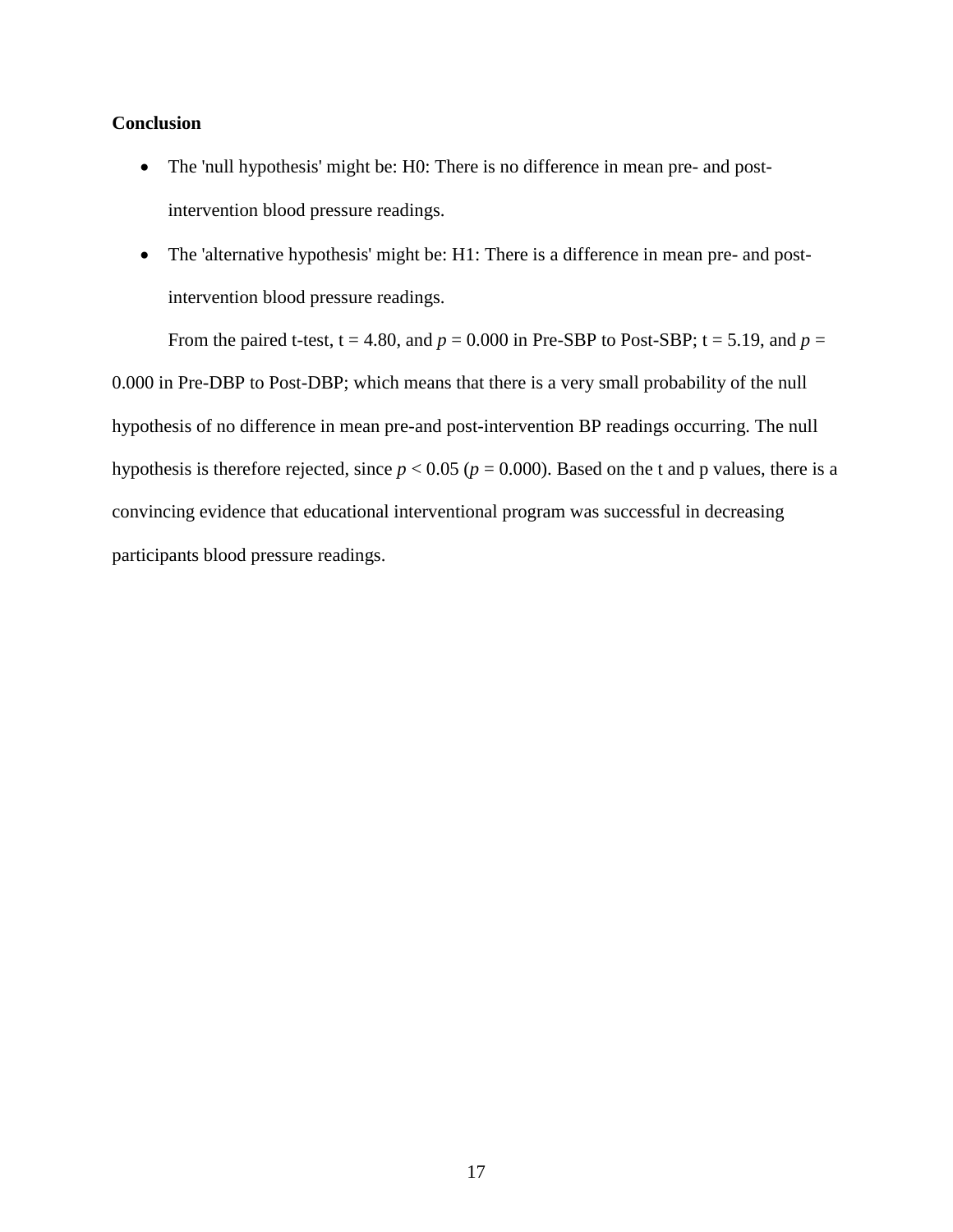## Table 1

*Descriptive Statistics of Variables of Interest*

| Variables of Interest    | Frequency (%) | Mean $(SD)$ |
|--------------------------|---------------|-------------|
| Age                      |               | 41.1(11.1)  |
| Pre-intervention SBP     |               | 140.3(7.2)  |
| Post-intervention SBP    |               | 134.1(5.9)  |
| Pre-intervention DBP     |               | 82.0(6.1)   |
| Post-intervention DBP    |               | 75.5(5.1)   |
|                          |               |             |
| Gender                   |               |             |
| Male                     | 10(50.0)      |             |
| Female                   | 10(50.0)      |             |
| <b>Marital</b> status    |               |             |
| Single                   | 10(50.0)      |             |
| Married                  | 10(50.0)      |             |
| <b>Educational Level</b> |               |             |
| High school diploma      | 11(55.0)      |             |
| Some college             | 6(30)         |             |
| Undergraduate/Graduate   | 3(15.0)       |             |
| <b>Employment</b> status |               |             |
| Employed                 | 14(70.0)      |             |
| Unemployed               | 6(30)         |             |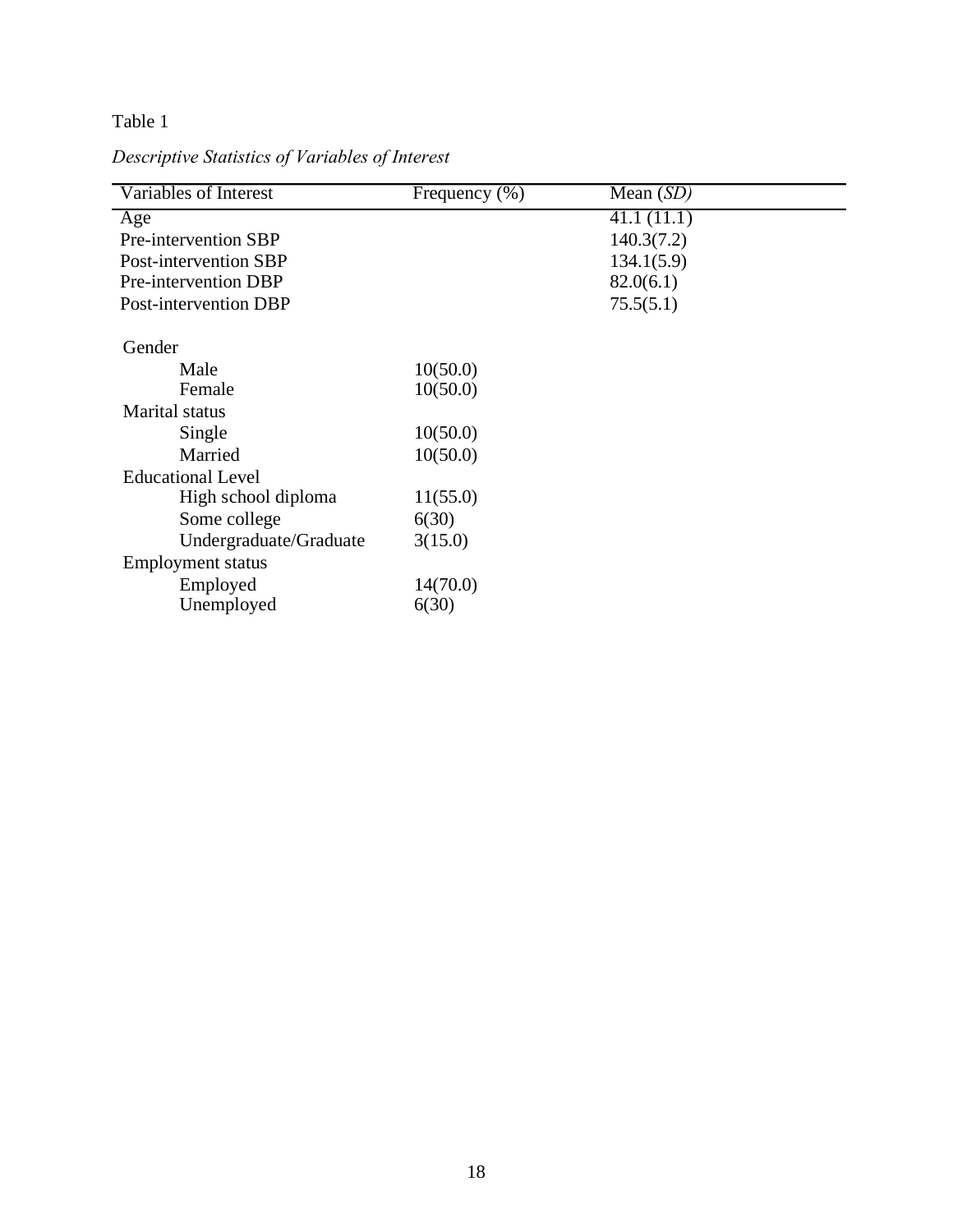Table 2 *Paired Samples T-test*

|                         | Mean | Std.<br>Deviation | <b>Std Error</b><br>Mean | 95% Confidence<br>of the difference<br>Lower Upper | t    | df | Sig(2)<br>tailed) |
|-------------------------|------|-------------------|--------------------------|----------------------------------------------------|------|----|-------------------|
| Pre_SBP -<br>Post_SBP   | 6.20 | 5.78              | 1.29                     | 3.49<br>8.91                                       | 4.80 | 19 | .000              |
| Pre $DBP -$<br>Post_DBP | 6.55 | 5.64              | 1.26                     | 3.91<br>9.19                                       | 5.19 | 19 | .000              |

 $* p < .05$ .

#### **Chapter V: Discussion**

#### **Implications**

The results of the project provide an evidence that patient education on healthy lifestyle behaviors significantly decreases blood pressure readings. It was observed that participants had a significant improvement in their blood pressure readings with an average of 6.20mmHg decrease in their SBP ( $P < 0.05$ ) and an average of 6.55mmHg decrease in DBP (( $P < 0.05$ ). Evidence based patient education on lifestyle choices such as diet, exercise, smoking cessation, and decreasing alcohol consumption was effective in decreasing blood pressure readings amongst AA adults. Improvement in BP readings will decrease complications and healthcare burden associated with uncontrolled high blood pressure. The results of the CSP are consistent with the findings from previous authors (Zoellner et al., 2014; Brennen & Williams, 2013; Beune et al., 2014) who found out that educational program on lifestyle intervention was effective in decreasing blood pressure readings in participants.

The results of the CSP is also clinically significant in preventing complications of hypertension in AAs. Daniels (2016) believes that an early intervention aimed at educating a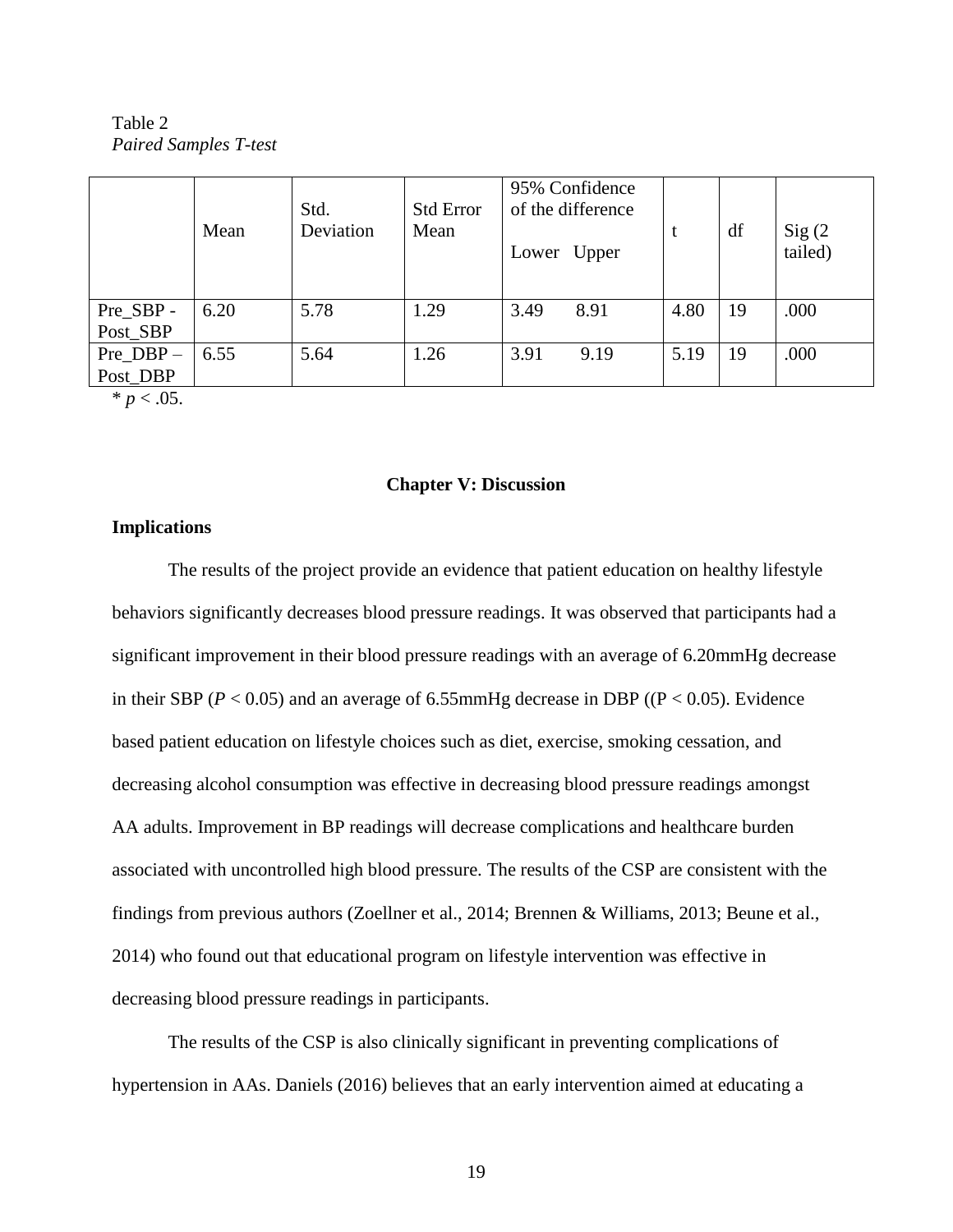population at risk would most likely prevent complications, improve outcomes and quality of life. The findings of the project explain the importance of patient education in hypertension management. It implies that providers need to continually reinforce patient teaching on lifestyle education during each follow up visit or encounter. Clinicians need to help patients understand the relationship between healthy lifestyle choices and managing their hypertension.

Community awareness on disease process, lifestyle modifications and complications of the disease if left untreated is absolutely very important. Participants who assume selfresponsibility in the management of their chronic diseases are likely to have a decreased rate of complications from the disease. They are more likely to teach their family and friends such healthy lifestyle behaviors which will benefit the society in general due to overall reduced healthcare costs. The project will likely add to the existing body of knowledge by educating participants and others about the benefits of making healthy lifestyle choices as a key to improving blood pressure readings and overall quality of life in patients suffering from hypertension and other chronic diseases.

#### **Supporting Evidence for Advanced Practice Registered Nursing**

The advanced practice registered nurse practitioner (APRN) program was developed by Loretta Ford and Henry Silverman back in 1967 with the goal of increasing patient's access to bridge healthcare disparity (Kippenbrock, 2017). APRNs work in different settings including primary care and rural underserved communities where they help in the prevention and management of chronic disease conditions. They play a major role in patient counseling on life style interventions and self-care responsibilities to prevent complications from chronic diseases such as hypertension, diabetes, hyperlipidemia and other chronic disease conditions.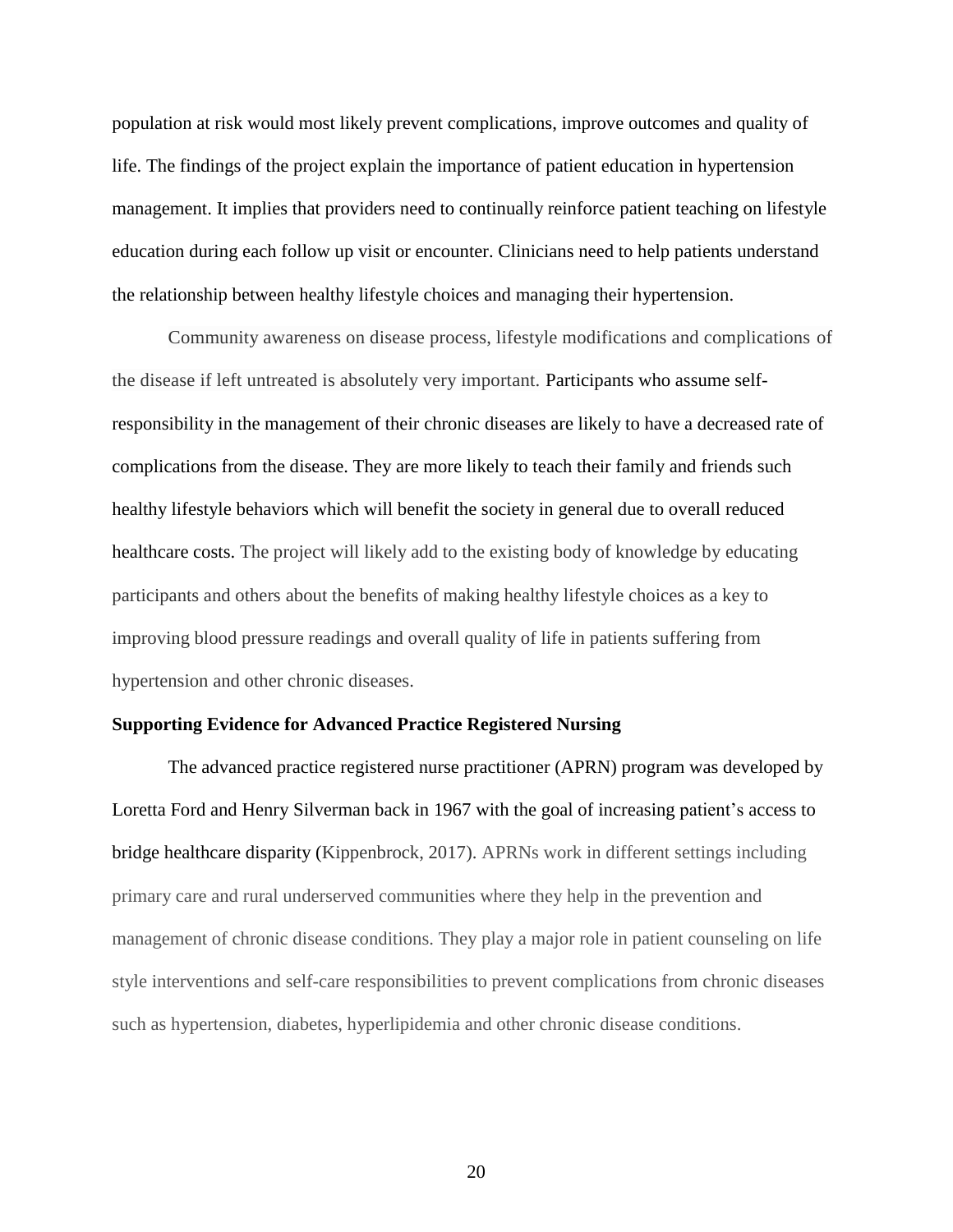According to Himmelfarb et al. (2016) the role of nurse practitioners in hypertension management involves all aspects of care, including detection, diagnostics medication management; patient education, counseling, referral, follow up and coordination of care. APRNs champion evidence based practice in the prevention and management of high blood pressure. They translate external evidence or knowledge from research into evidence-based practice. APRNs engage clinician expertise and patient preferences in the promotion of high quality patient care ensuring patient and family satisfaction. Kippenbrock (2017) argues that APRNs have similar outcomes as medical doctors in the management of chronic disease conditions such as hypertension, diabetes and elevated lipids, through pharmacologic and nonpharmacological interventions including lifestyle patient education. Such contribution by APRNs helps to decrease complications from hypertension in the communities.

#### **Limitations**

Participants were recruited through a convenience sampling and there was no random assignment. Results received from participants on adherence to lifestyle behaviors were selfreported which may not be reliable or valid. The study data was limited to an ethnic minority which may have reduced the generalizability of the findings compared to other ethnic groups. Another limitation to this CSP is that some of the patients who were probably non-compliant with their antihypertensive medication regimen may have suddenly resumed taking their medications which could account for the significant improvement in their blood pressure readings. Warren-Findlow (2012) explains that African Americans are generally less adherent to their antihypertensive medications than their Caucasian counterparts. Future studies may consider the use of technology such as text messaging system to send weekly educational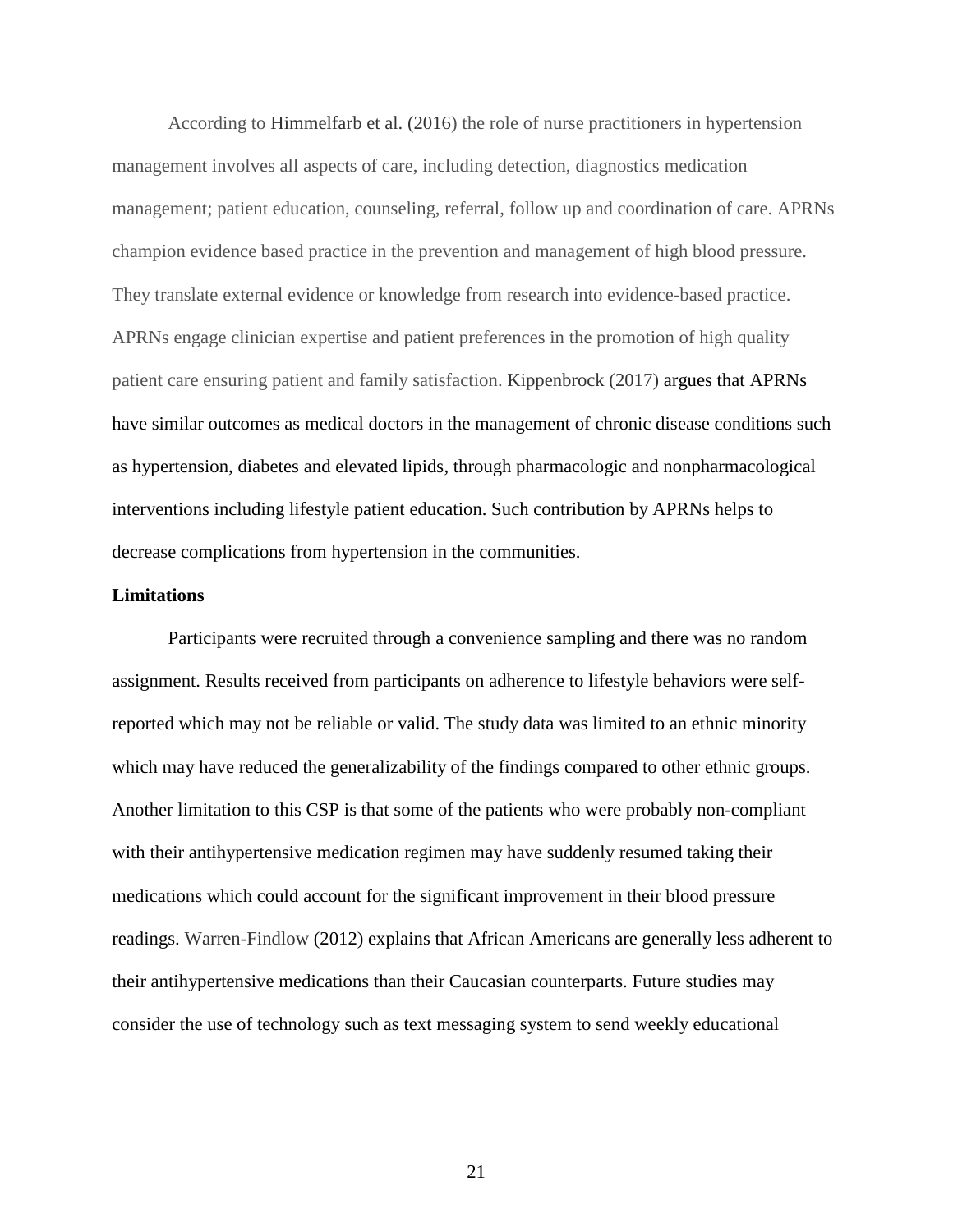information to patients in addition to the face to face counseling and printed materials given to them.

#### **Sustainability**

Translating research evidence into clinical practice is fundamental to a safe, transparent, effective and an efficient healthcare provision which helps to meet the expectations of patients, families and the society (Curtis et al., 2018). Doctor of nursing scholars are champions in evidence-based practice and they play a major role in the prevention and management of chronic diseases. Hartley  $\&$  Repede (2011) argue that even though half of the patients with hypertension are on medication, only a third have their blood pressure under control. They further state that lifestyle modifications are associated with decreased hospitalization and medical costs from treating hypertension and complications of the disease. Hence, there is continued need to stress on improving lifestyle behaviors in this ethnic group.

The results of the CSP indicate that healthy lifestyle interventions improve blood pressure readings. Consequently, there is need to emphasize on sustainable change by making the brochure available to others who need it. This positive change could be replicated within the entire church and community at large. The spiritual director of the CCC has requested for more hypertension educational brochures to be printed and distributed to other parishioners who may be interested in learning healthy lifestyle choices. The patient educational brochure could also be distributed to different churches and gatherings even among other ethnic groups to help promote positive healthy behaviors and outcomes within the community, especially due to the cost effectiveness of the project. It could also be distributed to patients within the primary care settings. Such outreach program helps to promote a healthy community which will decrease the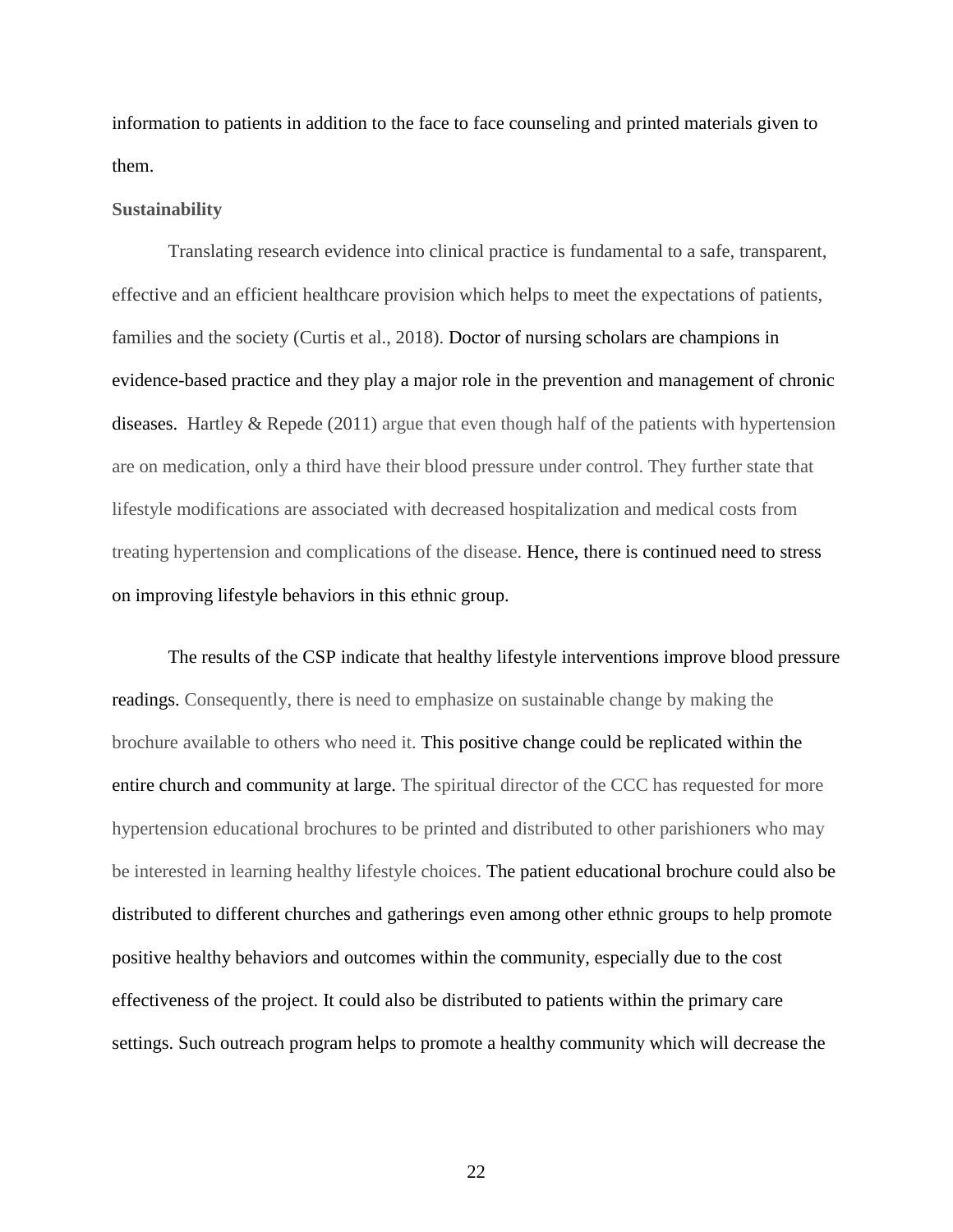overall cost of treating complications of uncontrolled hypertension including cardiovascular disease, stroke and renal failure

#### **Dissemination**

Dissemination relates to the method of sharing research findings with stakeholders or individuals with similar needs. It requires excellent communication skills. The PI will use the educational intervention as a pilot program in other churches within the community. The hypertension brochures will be distributed to local churches and other African American organizations within the community. Lifestyle patient education delivered in association with the church have been shown to promote behavioral changes in the African American population (Gross et al., 2013). The brochures can be disseminated through clinical or primary care settings. Excellent dissemination skills increase the sustainability of the project.

### **Conclusions**

In this study, the PI evaluated the effect of evidence based patient educational intervention on decreasing blood pressure readings among 20 African American adults from the ACM of the CCC. It was observed that participants had a significant improvement in their blood pressure readings with an average decrease of  $6.20$ mmHg in their SBP ( $P < 0.05$ ). and an average decrease of 6.55mmHg in DBP ( $P < 0.05$ ) Educational intervention on lifestyle choices including diet, exercise, smoking cessation, decreasing alcohol consumption was effective in decreasing blood pressure readings in AA participants.

Improved BP readings will decrease the economic burden of hypertension which is the most expensive cardiovascular disease, (Moughrabi, 2017). Evidence based patient education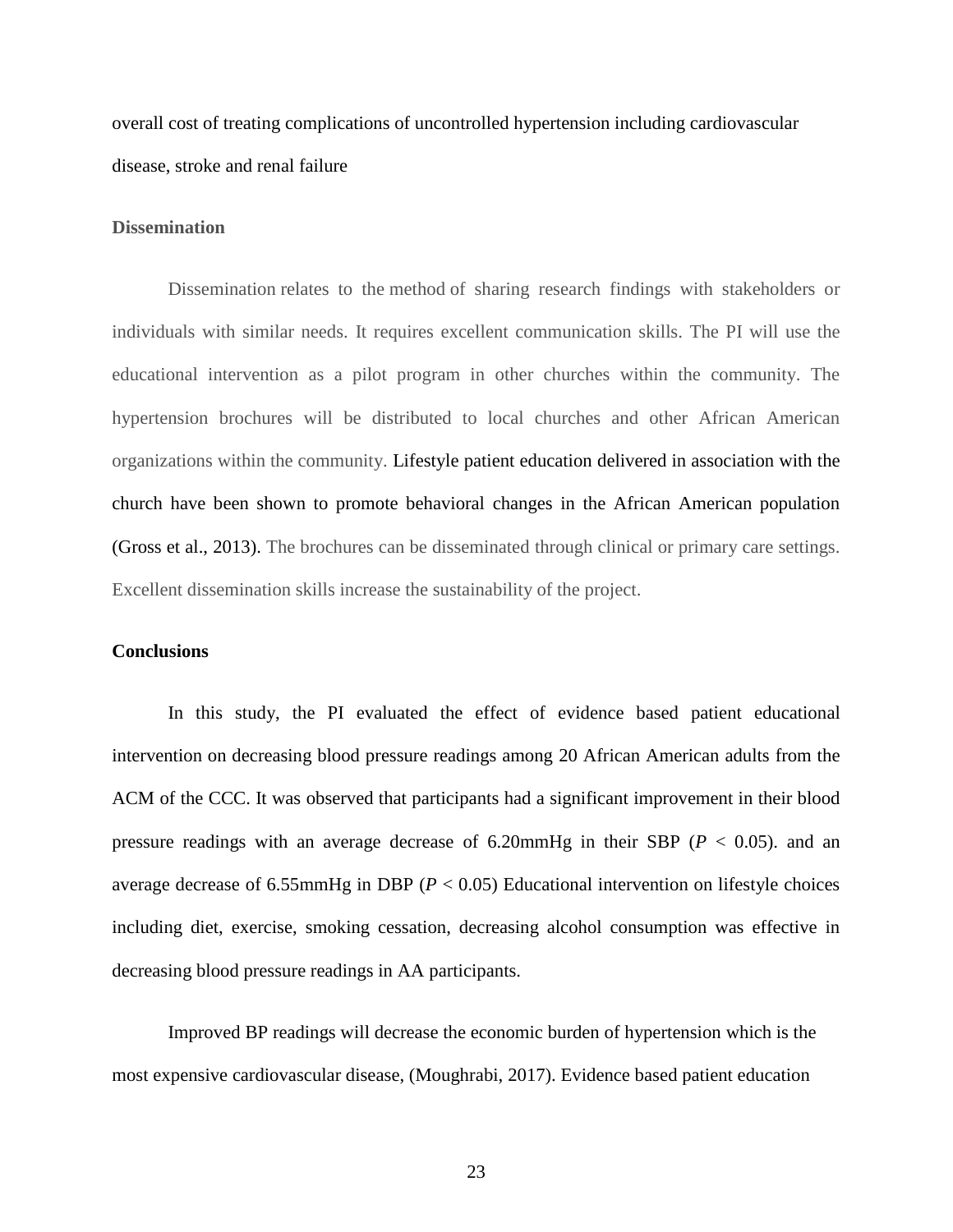creates awareness of the disease process and major complications associated with it while at the same time empowering individuals to take full self- responsibility in the management of their high blood pressure and other chronic diseases. Therefore, early intervention aimed at educating the population at risk age is of extreme importance to prevent complications arising from the disease to improve outcomes and quality of life (Daniels, 2016).

#### **Incorporating DNP Essentials**

#### **DNP Essential 1: Scientific Underpinnings for Practice**

DNP essential I reflects the use of knowledge from ethics, the biophysical, psychosocial, analytical, and organizational sciences as a foundation for nursing science and the use of nursing theories to develop new practice approaches in patient care delivery (AACN, 2006). Nursing theorists such as Nightingale, Henderson, Hall, Orem, Johnson, Peplau, Roy, Levine, Rogers, Newman, Parse, Leininger, Nola Pender have established a foundation for nursing practice (Zaccagnini & Waud White, 2011). Nola Pender's health promotional model (HPM) employs three main concepts used in promoting healthy behaviors in clients or participants which includes individual characteristics and experiences, behavior-specific cognitions and affect and behavioral outcomes (Padden et al., 2013).

The PI implemented an educational intervention based on Nola Pender's HPM on healthy lifestyle behaviors used to effect positive changes on blood pressure readings among African American adults. Such education helps to equip participants with the basic knowledge needed to assume self-responsibility in the management of their high blood pressure. This includes eating low-salt, low-fat diet heart healthy diet rich in fruits and vegetables and engaging in increased moderate to vigorous physical activity Other interventions include smoking cessation, moderate alcohol consumption and adherence to BP medication regimen.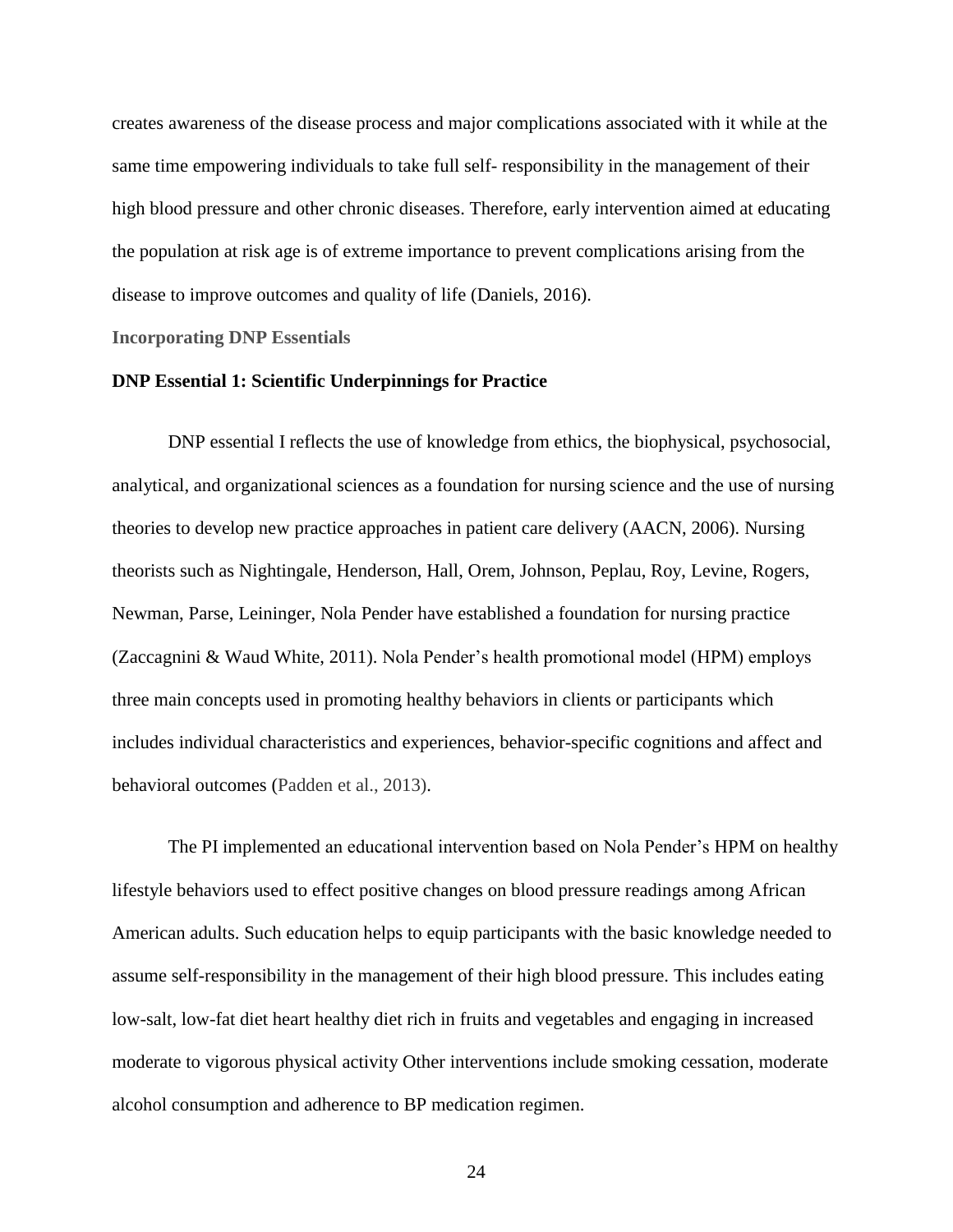## **DNP Essential II: Organizational and Systems Leadership for Quality Improvement and Systems Thinking**

DNP essential II prepares clinicians for organizational and systems leadership including quality improvement and systems thinking (AACN, 2006). The PI assumed a leadership position and organized meetings with the priest and other leaders of the CCC to discuss details of the project prior to gaining a site approval. The PI also organized the volunteers and parishioners that participated in the project. An outstanding leadership role was exhibited throughout the planning and implementation phase of the project. DNP essentials 2 seeks to assess care delivery methods that meet present and future needs of patient populations based on scientific findings while ensuring quality health care and patient safety (AACN, 2006).

In the African American community, hypertension is a common chronic condition where patients are often non-compliant with treatment. Beune et al (2014) believes that poor adherence to prescribed medications and lifestyle recommendations is the most significant modifiable cause for inequalities in blood pressure control and the complications associated with the disease in AAs. The PI evaluated the effect of incorporating a diet and exercise program on participants' blood pressure readings by measuring and analyzing pre-and post-intervention readings.

# **DNP Essential III: Clinical Scholarship and Analytical Methods for Evidence-Based Practice**

DNP essential III relates to the translation of research in practice, the evaluation of practice, improvement of the reliability of health care practice and outcomes (AACN, 2006). The PI conducted a literature search on previous studies showing that evidence-based patient education was effective in decreasing blood pressure readings among AA patients diagnosed with hypertension. Such statistical evidence encouraged the PI to use a similar approach in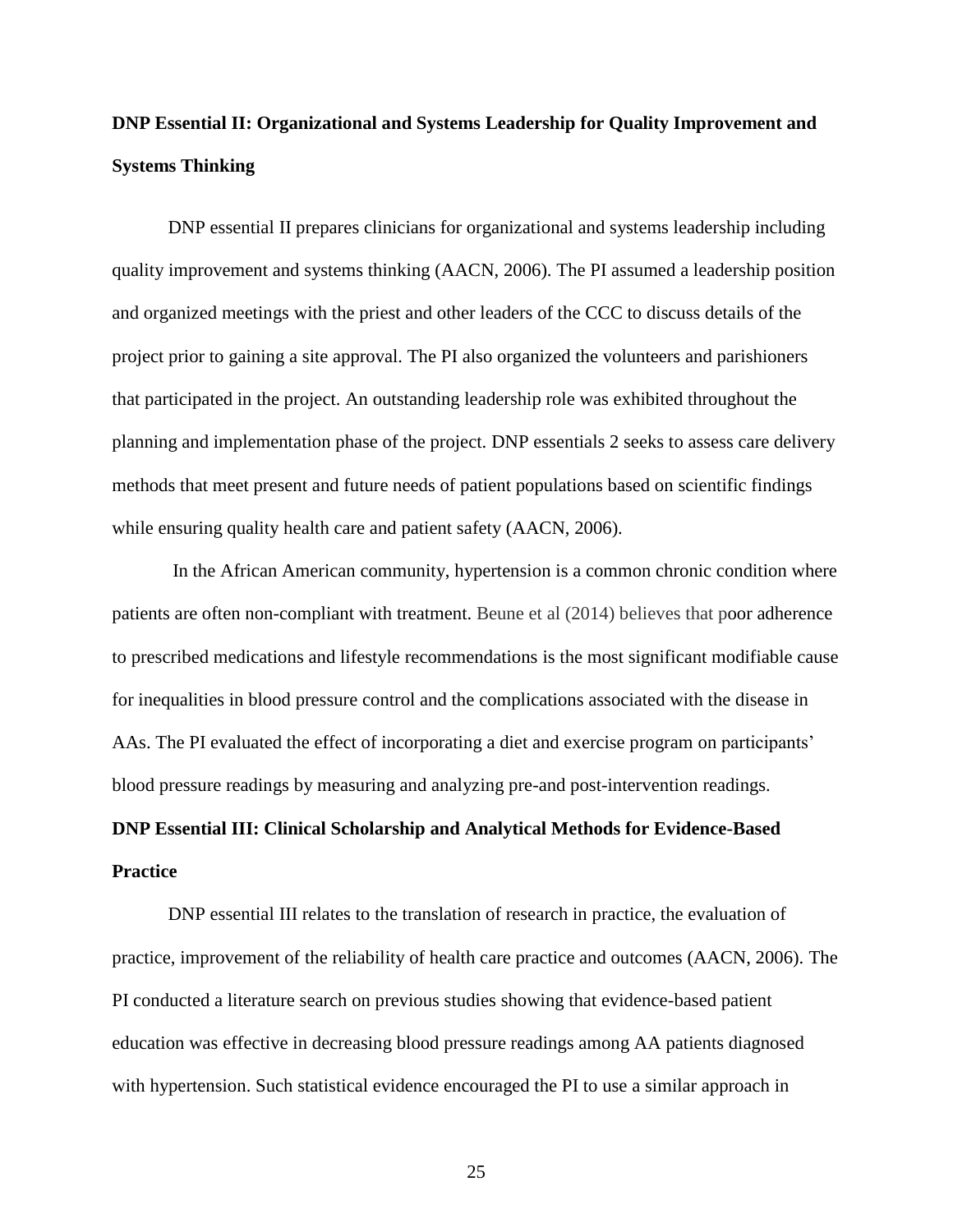educating AA participants in the CSP. Also, a study conducted by Zoellner et al (2014) showed that a community-based participatory research (CBPR) efforts that educated participants on lifestyle modifications was effective in significantly improving blood pressure readings among AA patients within a six-month period. Curtis et al (2018) believe that such knowledge and evidence from strong scholarly methods drive clinical practice and decisions, that help to improve healthcare delivery and patient outcomes.

## **DNP Essential 1V: Information Systems/Technology and Patient Care Technology for the Improvement and Transformation of Health Care**

The recent use of electronic medical record (EMR) and clinical decision support systems (CDSS) in disease management have become a common practice among APRNs and other clinicians. The use of technology enabled the PI to conduct a literature search and obtain information that aided in carrying out the CSP. The SPSS used for data analysis is another form of information technology that was used to organize the CSP data and perform both descriptive statistics and paired sample t-test. Such analysis helped to evaluate the effect of lifestyle education on participants' BP readings.

#### **Essential V: Health Care Policy for Advocacy in Health Care**

DNP essentials stress on competencies essential for improving and sustaining clinical care and health outcomes, eliminating health disparities, and promoting patient safety and excellence in care (AACN, 2006). Health policy impacts care delivery issues such as health disparities, cultural sensitivity, ethics, access to care and teaches lifestyle modifications which attempts to bridge healthcare disparity in the AA ethnic minority group.

The PI acts as an advocate in addressing the needs of the AA community by engaging participants in an evidence based teaching about hypertension disease process, and management,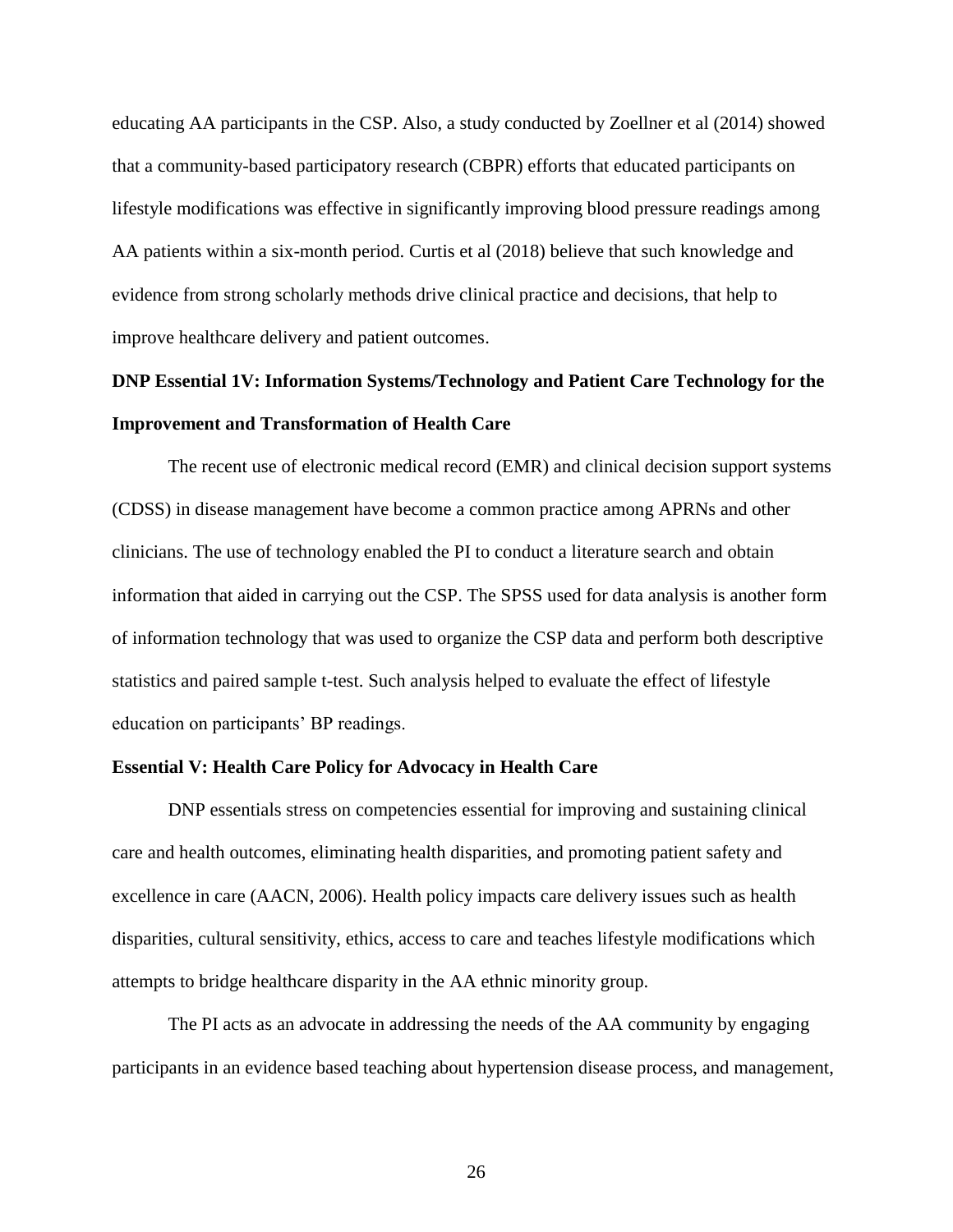that enables them to assume self-responsibility in the management of their chronic disease condition. Research studies show that such behavioral and lifestyle modifications have been effective at reducing adverse cardiovascular disease (CVD) outcomes among minorities with hypertension (Long et al., 2014). Participants in the project were encouraged to follow up routinely with their primary care providers while others who did not have a regular provider or medical insurance were given available community resources to aid them in obtaining care for their disease management.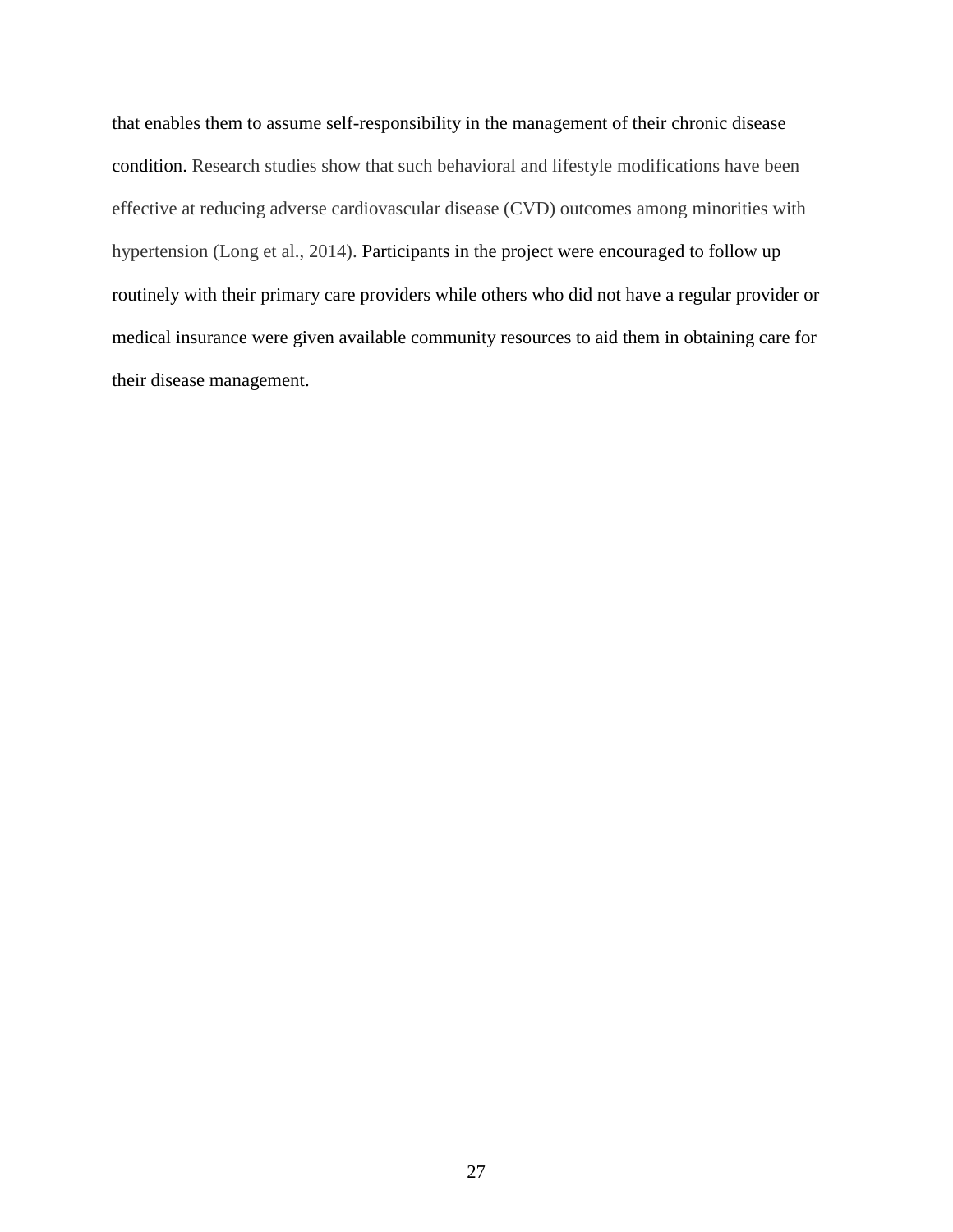#### References

- American Association of Colleges of Nursing. (2006). AACN essentials of doctoral education for advanced nursing practice. *Washington, DC: Author*. Retrieved from[:https://www.aacnnursing.org/Portals/42/Publications/DNPEssentials.pdf](https://www.aacnnursing.org/Portals/42/Publications/DNPEssentials.pdf)
- Baker, E. A., Barnidge, E. K., Schootman, M., Sawicki, M., & Motton-Kershaw, F. L. (2016). Adaptation of a modified DASH diet to a rural African American community Setting. *American Journal of Preventive Medicine*, *51*(6), 967–974. [https://doi](https://doi-org.libproxy.chapman.edu/10.1016/j.amepre.2016.07.014)[org.libproxy.chapman.edu/10.1016/j.amepre.2016.07.014](https://doi-org.libproxy.chapman.edu/10.1016/j.amepre.2016.07.014)
- Beune, E. J., Moll van Charante, E. P., Beem, L., Mohrs, J., Agyemang, C. O., Ogedegbe, G., & Haafkens, J. A. (2014). Culturally adapted hypertension education (CAHE) to improve blood pressure control and treatment adherence in patients of African origin with uncontrolled hypertension: Cluster-Randomized Trial. *Plos one*, *9*(3), 1-11. doi:10.1371/journal.pone.0090103
- Bokhour, B. G., Fix, G. M., Gordon, H. S., Long, J. A., DeLaughter, K., Orner, M. B., & ... Houston, T. K. (2016). Can stories influence African-American patients' intentions to change hypertension management behaviors? A randomized control trial. *PATIENT EDUCATION AND COUNSELING*, (9). 1482.
- Brennen, M., & Williams, C. L. (2013). Lifestyle management of cardiovascular risk factors in African American women. *ABNF Journal*, *24*(4), 92-97.
- Cardiovascular Disease Costs Will Exceed \$1 Trillion by 2035, Warns the American Heart Association. (2017). *States News Service*. Retrieved from [http://search.ebscohost.com.libproxy.chapman.edu/login.aspx?direct=true&AuthType=ip,](http://search.ebscohost.com.libproxy.chapman.edu/login.aspx?direct=true&AuthType=ip,uid&db=edsggo&AN=edsgcl.481205525&site=eds-live) [uid&db=edsggo&AN=edsgcl.481205525&site=eds-live](http://search.ebscohost.com.libproxy.chapman.edu/login.aspx?direct=true&AuthType=ip,uid&db=edsggo&AN=edsgcl.481205525&site=eds-live)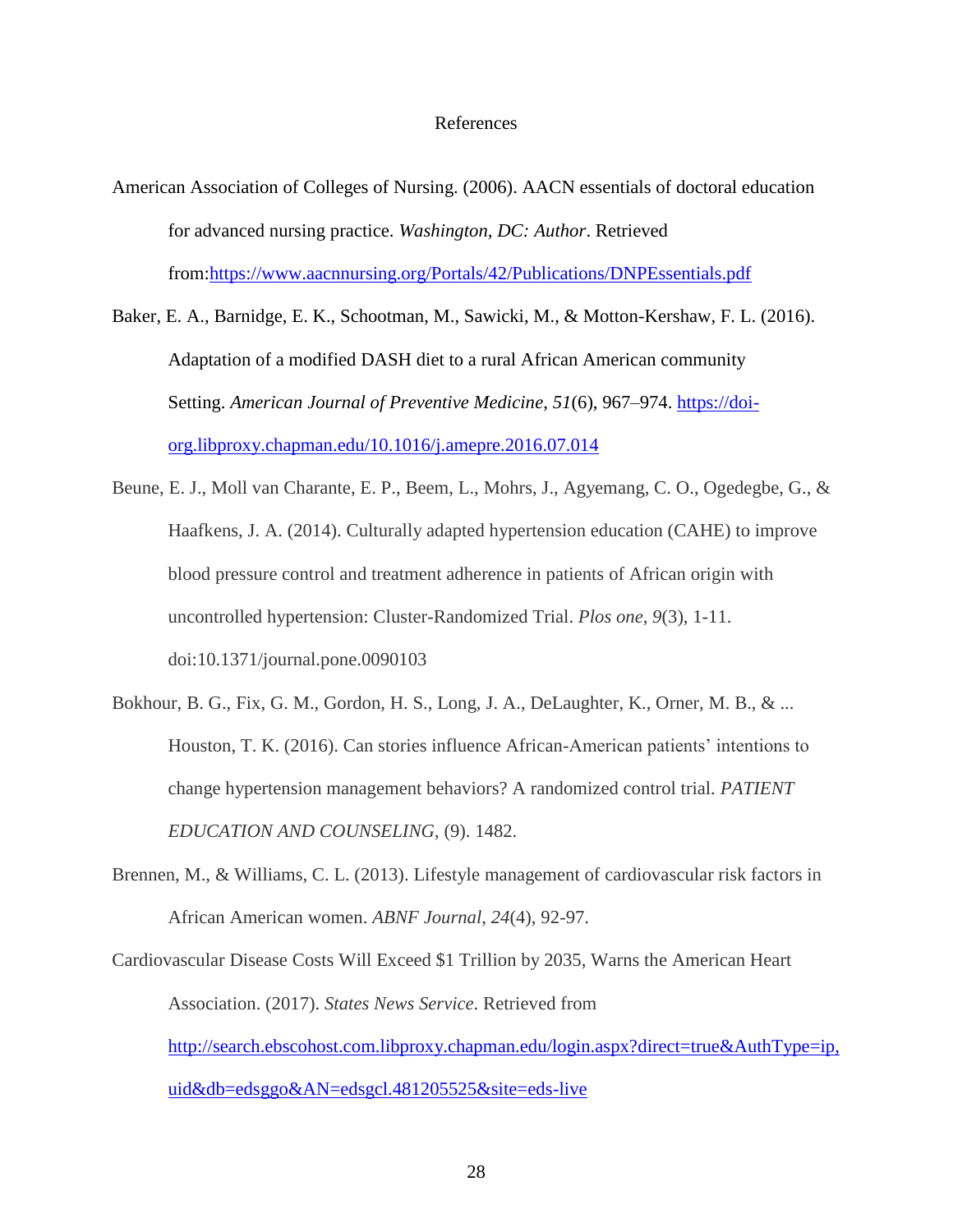- Centers for Disease Control and Prevention (2017). High blood pressure. Retrieved October 20, 2019 from<http://www.cdc.gov/bloodpressure/index.htm>
- Centers for Disease Control and Prevention (2017). Hypertension Prevalence and Control Among Adults: United States, 2015–2016. Retrieved October 20, 2019 from <https://www.cdc.gov/nchs/products/databriefs/db289.htm>

Centers for Disease Control and Prevention (2018). *Vital Signs*: State-Level Variation in Nonfatal and Fatal Cardiovascular Events Targeted for Prevention by Million Hearts 2022. Retrieved November 26, 2019 from

<https://www.cdc.gov/mmwr/volumes/67/wr/mm6735a3.htm>

- Christina M. Pettey, Jean C. McSweeney, Katharine E. Stewart, Mario A. Cleves, Elvin T. Price, Seongkum Heo, & Elaine Souder. (2016). African Americans' perceptions of adherence to medications and lifestyle changes prescribed to treat hypertension. *SAGE Open*. <https://doi-org.libproxy.chapman.edu/10.1177/2158244015623595>
- Cooper, L. l., Boulware, L. E., Miller III, E. R., Golden, S. H., Carson, K. A., Noronha, G., & ... Brancati, F. L. (2013). Creating a transdisciplinary research center to reduce cardiovascular health disparities in baltimore, Maryland: Lessons Learned. *American Journal of Public Health*, *103*(11), e26-e38
- Curtis, K., Fry, M., Shaban, R. Z., & Considine, J. (2017). Translating research findings to clinical nursing practice. *Journal of Clinical Nursing*, *26*(5/6), 862-872. doi:10.1111/jocn.13586
- Daniels, S. R. (2016). How to define hypertension in children and adolescents. *Circulation*, (4), 350. Retrieved from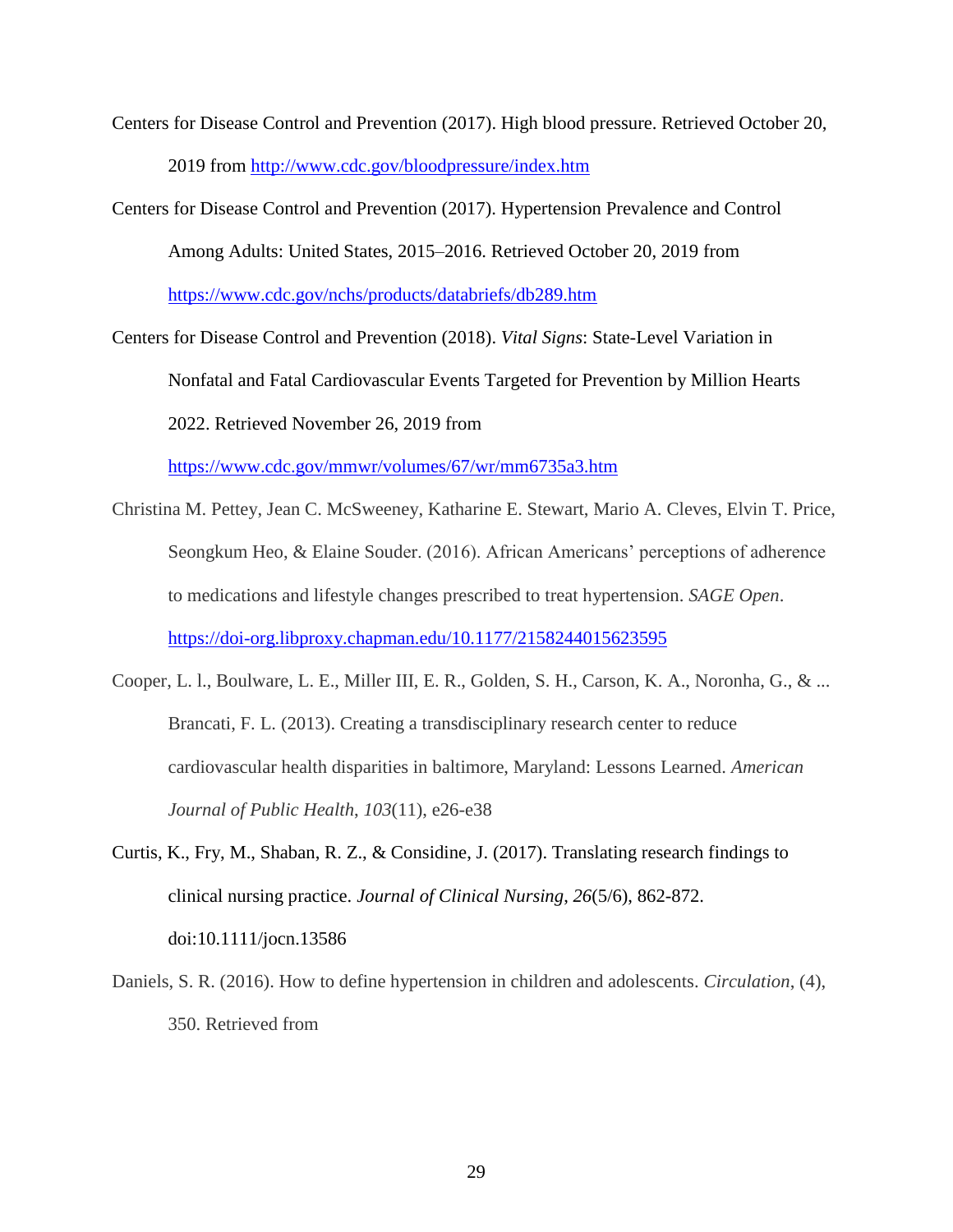[http://search.ebscohost.com.libproxy.chapman.edu/login.aspx?direct=true&AuthType=ip,](http://search.ebscohost.com.libproxy.chapman.edu/login.aspx?direct=true&AuthType=ip,uid&db=edsgih&AN=edsgcl.443344254&site=eds-live) [uid&db=edsgih&AN=edsgcl.443344254&site=eds-live](http://search.ebscohost.com.libproxy.chapman.edu/login.aspx?direct=true&AuthType=ip,uid&db=edsgih&AN=edsgcl.443344254&site=eds-live)

- Fox, E. R., Young, J. H., Li, Y., Dreisbach, A. W., Keating, B. J., Musani, S. K., … Levy, D. (2011). Association of genetic variation with systolic and diastolic blood pressure among African Americans: The Candidate Gene Association Resource study. *Human molecular genetics*, *20*(11), 2273–2284. doi:10.1093/hmg/ddr092
- Garfinkle, M. A. (2017). Salt and essential hypertension: pathophysiology and implications for treatment. *Journal of the American Society of Hypertension*, *11*(6), 385. doi:10.1016/j.jash.2017.04.006
- Gourdine, M. A. (2011). Reclaiming Our Health : A guide to African American wellness. New Haven: Yale University Press.References.
- Gross, B., Anderson, E. F., Busby, S., Frith, K. H., & Panco, C. E. (2013). Using culturally sensitive education to improve adherence with anti-hypertension regimen. *Journal of Cultural Diversity*, *20*(2), 75–79. Retrieved from [http://search.ebscohost.com.libproxy.chapman.edu/login.aspx?direct=true&AuthType=ip,](http://search.ebscohost.com.libproxy.chapman.edu/login.aspx?direct=true&AuthType=ip,uid&db=rzh&AN=107948910&site=eds-live)
- Hall, J. L., Duprez, D. A., Barac, A., & Rich, S. S. (2012). A review of genetics, arterial stiffness, and blood pressure in African Americans. *Journal of Cardiovascular Translational Research*, (3), 302.

[uid&db=rzh&AN=107948910&site=eds-live](http://search.ebscohost.com.libproxy.chapman.edu/login.aspx?direct=true&AuthType=ip,uid&db=rzh&AN=107948910&site=eds-live)

- Hartley, M., & Repede, E. (2011). Nurse practitioner communication and treatment adherence in hypertensive patients. *Journal for Nurse Practitioners*, *7*(8), 654-659.
- Himmelfarb, C. R. D., Commodore-Mensah, Y., & Hill, M. N. (2016). Expanding the role of nurses to improve hypertension care and control globally. *Annals of Global*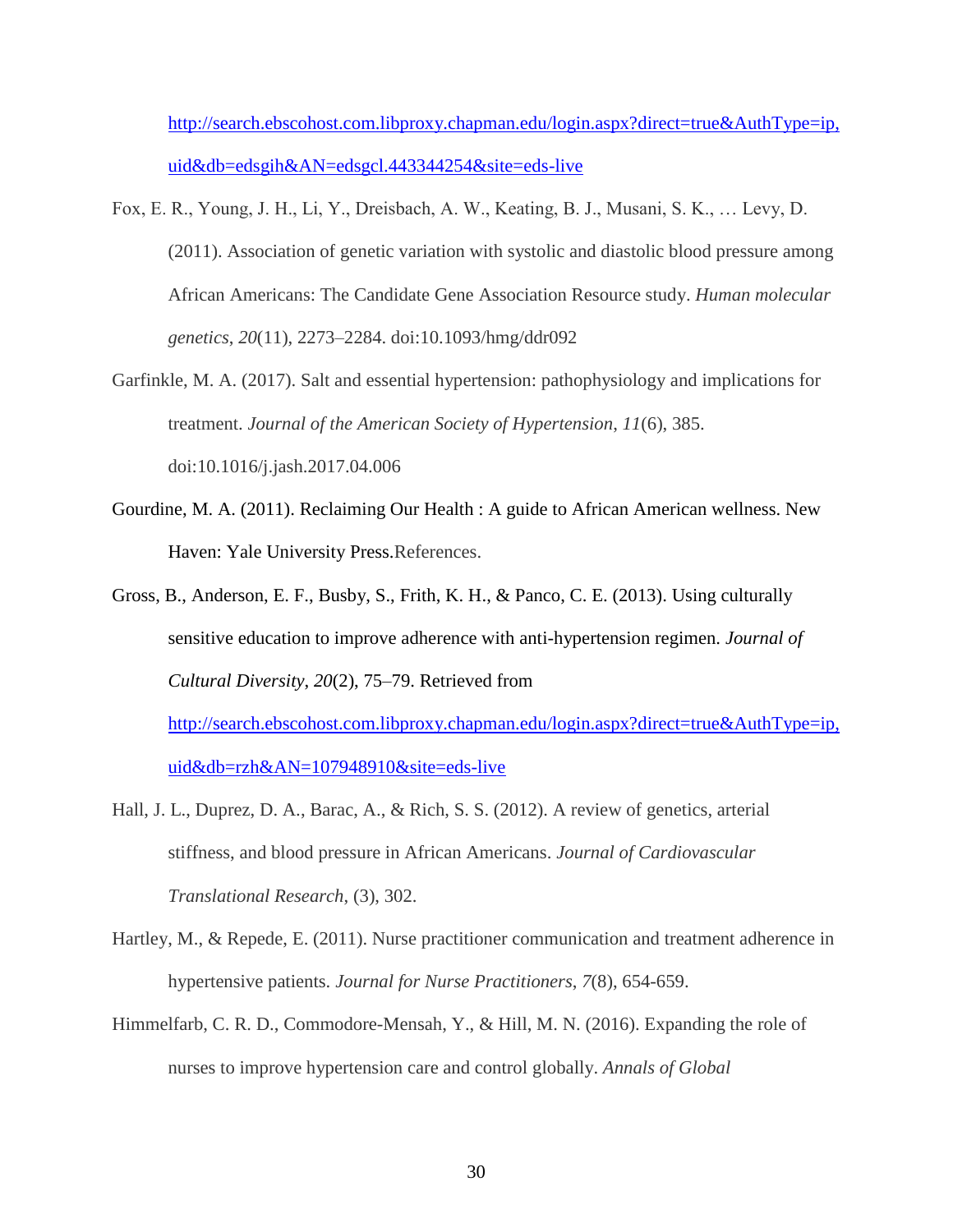*Health*, *82*(2), 243–253. [https://doi-](https://doi-org.libproxy.chapman.edu/10.1016/j.aogh.2016.02.003)

[org.libproxy.chapman.edu/10.1016/j.aogh.2016.02.003](https://doi-org.libproxy.chapman.edu/10.1016/j.aogh.2016.02.003)

- Kang, H., & Park, H. (2016). A mobile app for hypertension management based on clinical practice guidelines: Development and deployment. *Journal of Medical Internet Research*, *18*(2), 1. doi:10.2196/mhealth.4966.
- Kippenbrock, T. (2017). Nurse practitioner leadership in promoting access to rural primary care. *Nursing Economic\$*, *35*(3), 119-125.
- Knapp, T. R. (2016). Why is the one-group pretest–posttest design still used? *Clinical Nursing Research*, *25*(5), 467–472. <https://doi.org/10.1177/1054773816666280>
- Krader, C. G. (2014). JNC 8 uses evidence-based methodology in new guideline on hypertension management. *Medical Economics*, (11), 20. Retrieved from [http://search.ebscohost.com.libproxy.chapman.edu/login.aspx?direct=true&AuthType=ip,](http://search.ebscohost.com.libproxy.chapman.edu/login.aspx?direct=true&AuthType=ip,uid&db=edsgsr&AN=edsgcl.372958972&site=eds-live) [uid&db=edsgsr&AN=edsgcl.372958972&site=eds-live](http://search.ebscohost.com.libproxy.chapman.edu/login.aspx?direct=true&AuthType=ip,uid&db=edsgsr&AN=edsgcl.372958972&site=eds-live)
- Lackland, D. T. (2014). Racial differences in hypertension: implications for high blood pressure management. *The American Journal of the Medical Sciences*, *348*(2), 135–138.
- Lauzi $\tilde{A}$  re, T. A., Chevarie, N., Poirier, M., Utzschneider, A., & B $\tilde{A}$ , langer, M. (2013). Effects of an interdisciplinary education program on hypertension: A Pilot Study. *Canadian Journal of Cardiovascular Nursing*, *23*(2), 12–19. Retrieved from http://search.ebscohost.com.libproxy.chapman.edu/login.aspx?direct=true&AuthType=ip, uid&db=rzh&AN=104267517&site=eds-live
- Long, E., Ponder, M., & Bernard, S. (2017). Knowledge, attitudes, and beliefs related to hypertension and hyperlipidemia self-management among African-American men living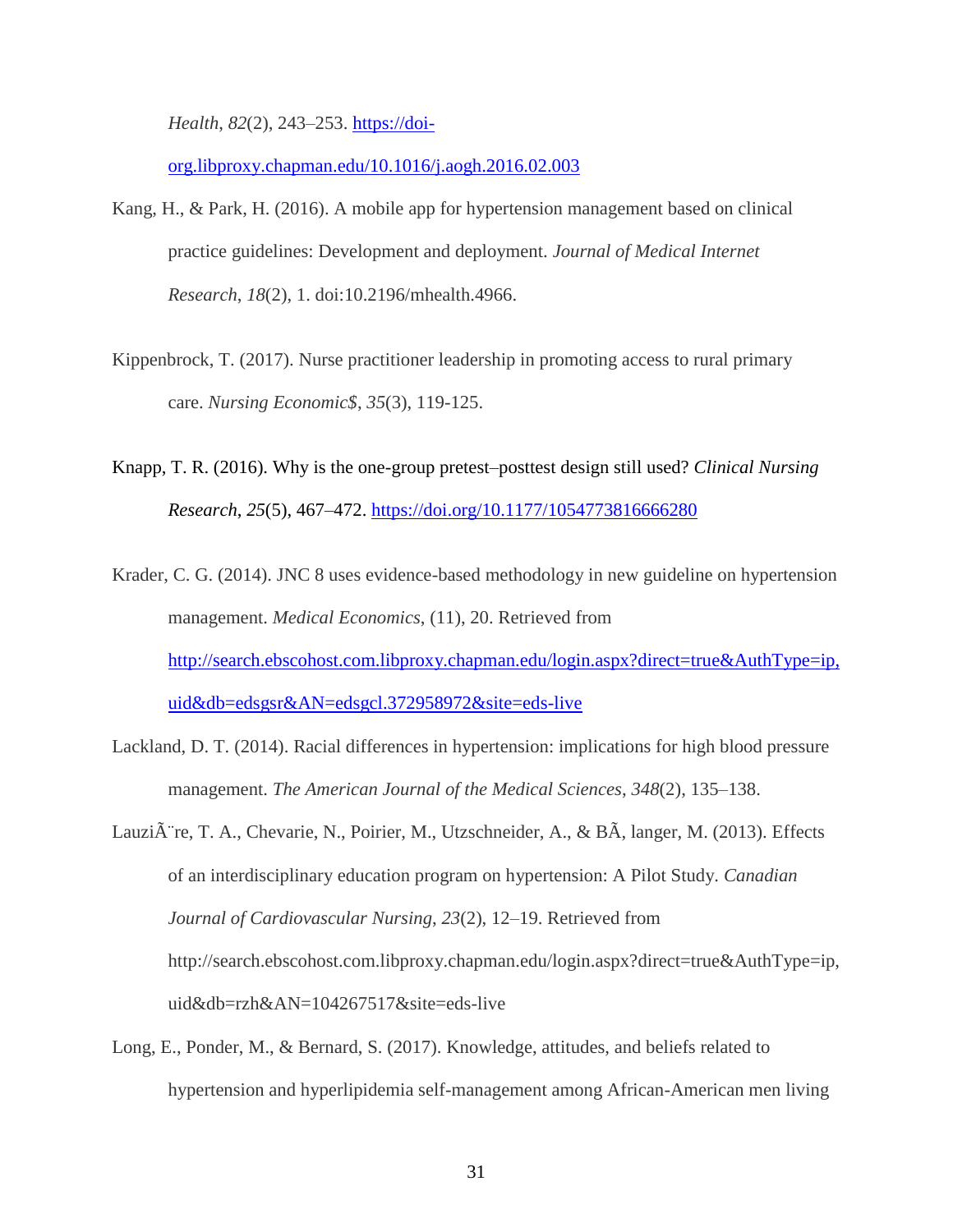in the southeastern United States. *Patient education and counseling*, *100*(5), 1000–1006. doi:10.1016/j.pec.2016.12.011

- Marshall, I. J., Wolfe, C. D., & McKevitt, C. (2012). Lay perspectives on hypertension and drug adherence: Systematic review of qualitative research. *BMJ: British Medical Journal*, *345*(7867), 14. Retrieved from [http://libproxy.chapman.edu/login?url=http://search.ebscohost.com/login.aspx?direct=tru](http://libproxy.chapman.edu/login?url=http://search.ebscohost.com/login.aspx?direct=true&AuthType=ip,uid&db=edsjsr&AN=edsjsr.23280881&site=eds-live) [e&AuthType=ip,uid&db=edsjsr&AN=edsjsr.23280881&site=eds-live](http://libproxy.chapman.edu/login?url=http://search.ebscohost.com/login.aspx?direct=true&AuthType=ip,uid&db=edsjsr&AN=edsjsr.23280881&site=eds-live)
- Miller, C. A. (2013). Fast facts for health promotion in nursing: Promoting wellness in a nutshell. New York, NY: Springer Publishing Company.
- Moughrabi, S. (2017). Nonadherence to hypertension medications in African-American adolescents. *Pediatric Nursing*, *43*(5), 223-228.
- Ogedegbe, G., Tobin, J. N., Fernandez, S., Cassells, A., Diaz-Gloster, M., Khalida, C., … Schwartz, J. E. (2014). Counseling African Americans to control hypertension: clusterrandomized clinical trial main effects. *Circulation*, *129*(20), 2044–2051.
- Padden, D. L., Connors, R. A., Posey, S. M., Ricciardi, R., & Agazio, J. G. (2013). Factors Influencing a Health Promoting Lifestyle in Spouses of Active Duty Military. *Health Care for Women International*, *34*(8), 674–693. [https://doi](https://doi-org.libproxy.chapman.edu/10.1080/07399332.2012.736572)[org.libproxy.chapman.edu/10.1080/07399332.2012.736572](https://doi-org.libproxy.chapman.edu/10.1080/07399332.2012.736572)
- Pender, N., Murdaugh, C., and Parsons, M.A. (2011). Health promotion in nursing practice 6th ed. Upper Saddle River, NJ: Pearson Education Inc.
- Rigsby, B. D. (2011). Hypertension improvement through healthy lifestyle modifications. *ABNF Journal*, *22*(2), 41–43. Retrieved from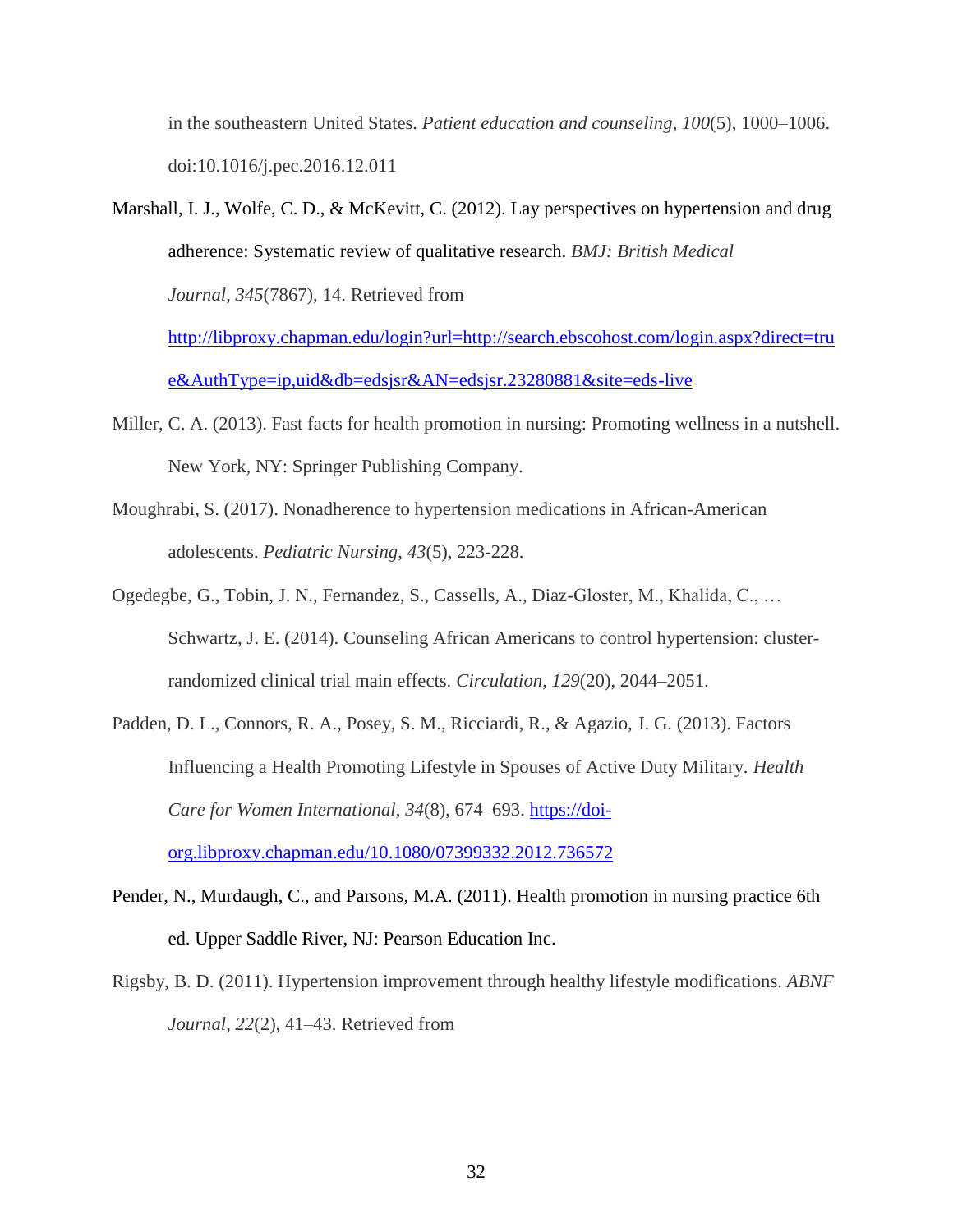[http://search.ebscohost.com.libproxy.chapman.edu/login.aspx?direct=true&AuthType=ip,](http://search.ebscohost.com.libproxy.chapman.edu/login.aspx?direct=true&AuthType=ip,uid&db=rzh&AN=104887319&site=eds-live) [uid&db=rzh&AN=104887319&site=eds-live](http://search.ebscohost.com.libproxy.chapman.edu/login.aspx?direct=true&AuthType=ip,uid&db=rzh&AN=104887319&site=eds-live)

Schoenthaler, A., Luerassi, L., Teresi, J. A., Silver, S., Kong, J., Odedosu, T., ...Ogedegbe, G. (2011). A practice-based trial of blood pressure control in African Americans (TLC-Clinic): study protocol for a randomized controlled trial. *Trials*, *12*, 265. Retrieved from [https://link-gale](https://link-gale-com.libproxy.chapman.edu/apps/doc/A277806843/AONE?u=chap_main&sid=AONE&xid=a5e59c4c)[com.libproxy.chapman.edu/apps/doc/A277806843/AONE?u=chap\\_main&sid=AONE&x](https://link-gale-com.libproxy.chapman.edu/apps/doc/A277806843/AONE?u=chap_main&sid=AONE&xid=a5e59c4c)

#### $id = a5e59c4c$

- Sessoms, J., Reid, K., Williams, I., & Hinton, I. (2015). Provider adherence to national guidelines for managing hypertension in African Americans. *International Journal of Hypertension*, *2015*, 1–7.<https://doi-org.libproxy.chapman.edu/10.1155/2015/498074>
- Spurlock, D. R. (2018). The single-group, pre-and posttest design in nursing education research: It's time to move on. *Journal of Nursing Education*, *57*(2), 69-71. doi:10.3928/01484834- 20180123-02
- Street, J. R. L. (2013). How clinician–patient communication contributes to health improvement: Modeling pathways from talk to outcome. *Patient Education and Counseling*, *92*, 286– 291.<https://doi-org.libproxy.chapman.edu/10.1016/j.pec.2013.05.004>
- Thalacker, K. M. (2011). Hypertension and the Hmong community: Using the Health Belief Model for health promotion. [https://doi-](https://doi-org.libproxy.chapman.edu/10.1177/1524839909353735)

[org.libproxy.chapman.edu/10.1177/1524839909353735](https://doi-org.libproxy.chapman.edu/10.1177/1524839909353735)

Wang, G., Yan, L., Ayala, C., George, M. G., & Fang, J. (2013). Hypertension-associated expenditures for medication among US adults. *American journal of hypertension*, *26*(11), 1295–1302.